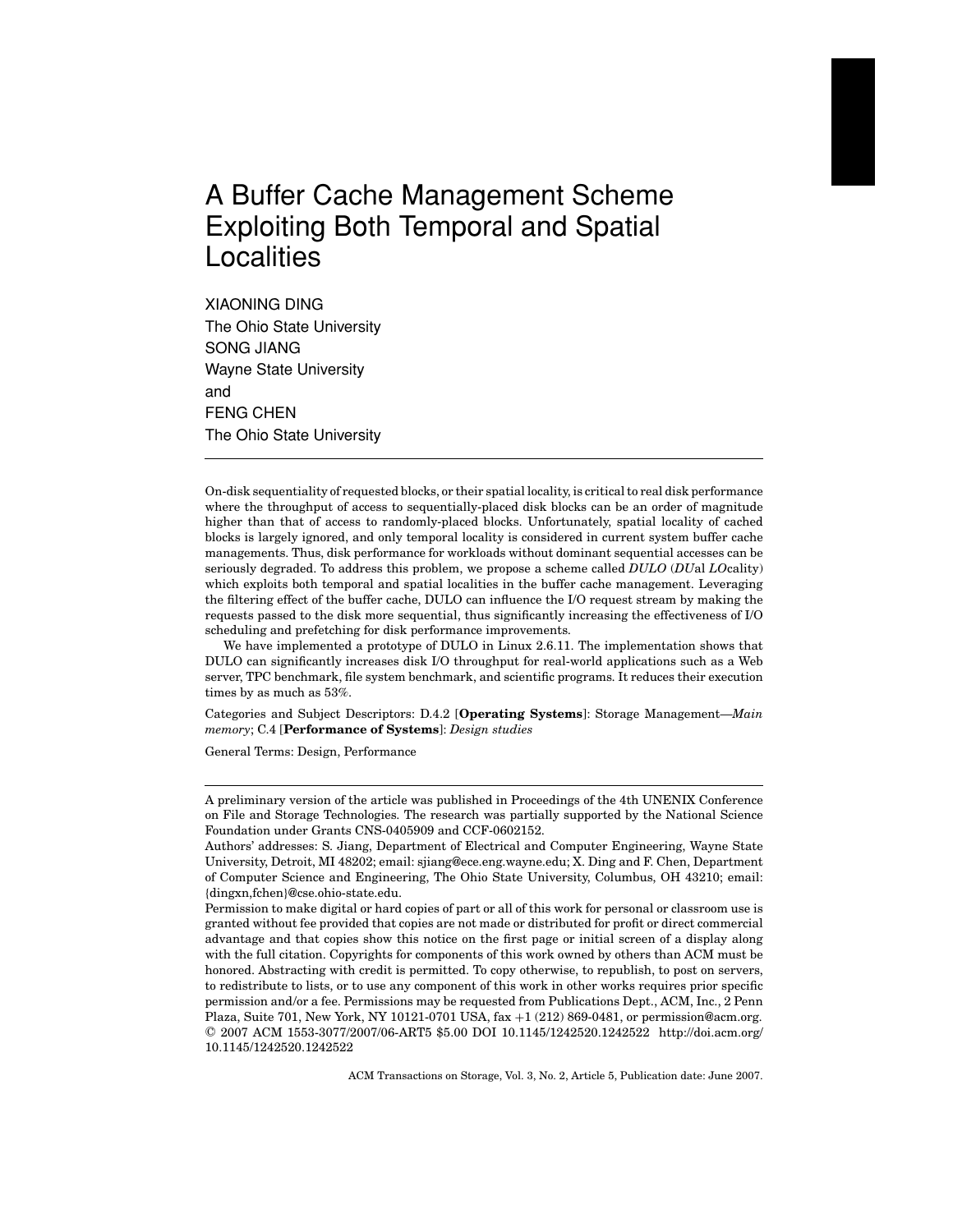Additional Key Words and Phrases: Caching, temporal locality, spatial locality, file systems, hard disk

## **ACM Reference Format:**

Ding, X., Jiang, S., and Chen, F. 2007. A buffer cache management scheme exploiting both temporal and spatial localities. ACM Trans. Storage 3, 2, Article 5 (June 2007), 27 pages.  $DOI =$ 10.1145/1242520.1242522 http://doi.acm.org/ 10.1145/1242520.1242522

# 1. INTRODUCTION

The hard drive is the most commonly used secondary storage device supporting file accesses and virtual memory paging. While its capacity growth pleasantly matches the rapidly increasing data storage demand, its electromechanical nature causes its performance improvements to lag painfully far behind processor speed progress. It is apparent that the disk bottleneck effect is worsening in modern computer systems, while the role of the hard disk as the dominant storage device will not change in the foreseeable future, and the amount of disk data requested by applications continues to increase.

The performance of a disk is constrained by its mechanical operations, including disk platter rotation (*spinning*) and disk arm movement (*seeking*). A disk head has to be on the right track through seeking and on the right sector through spinning for reading/writing its desired data. Between the two moving components of a disk drive affecting its performance, the disk arm is its Achilles' heel. This is because an actuator has to move the arm accurately to the desired track through a series of actions including acceleration, coast, deceleration, and settle. Thus, accessing of a stream of sequential blocks on the same track achieves a much higher disk throughput than that accessing of several random blocks does.

In the current practice, there are several major efforts in parallel to break the disk bottleneck. One effort is to reduce disk accesses through memory caching. By using replacement algorithms to exploit the temporal locality of data accesses where data are likely to be re-accessed in the near future after they are accessed, disk access requests can be satisfied without actually being passed to a disk. To minimize disk activities in the number of requested blocks, all current replacement algorithms are designed by choosing block miss reduction as the sole objective. However, this can be a misleading metric that may not accurately reflect real system performance. For example, requesting ten sequential disk blocks can be completed much faster than requesting three random disk blocks where disk seeking is involved. To improve real system performance, spatial locality, a factor that can make a difference as large as an order of magnitude in disk performance, must be considered. However, spatial locality is unfortunately ignored in current buffer cache managements. In the context of this article, spatial locality specifically refers to the sequentiality of the disk placements of the continuously requested blocks.

Another effort to break the disk bottleneck is reducing disk arm seeks through I/O request scheduling. I/O scheduler reorders pending requests in a block device's request queue into a dispatching order that results in minimal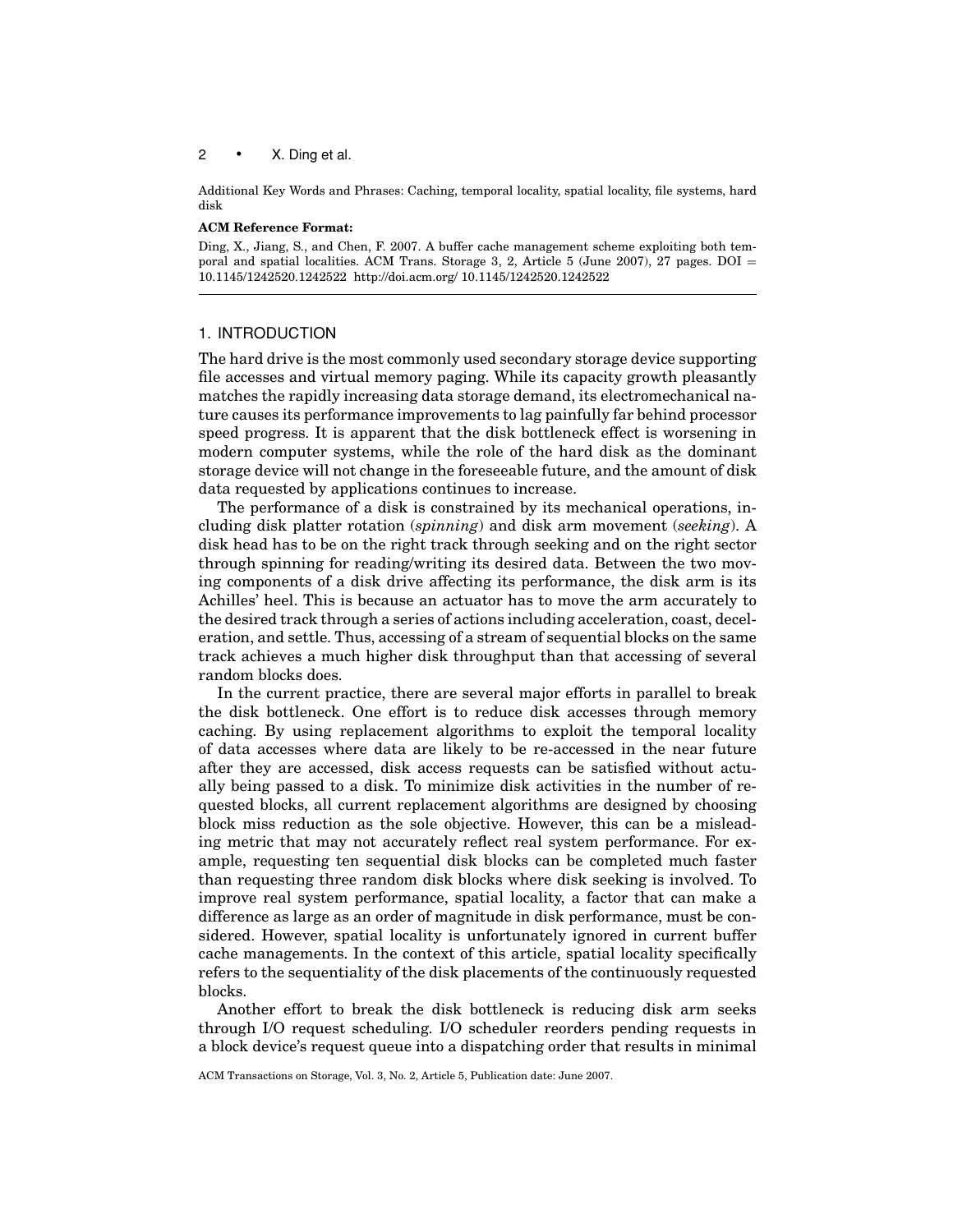seeks and thereafter maximal global disk throughput. Example schedulers include Shortest-Seek-Time-First (SSTF), C-SCAN, as well as the Deadline and Anticipatory I/O schedulers [Iyer and Druschel 2001] adopted in the current Linux kernels.

The third effort is prefetching. A prefetching manager predicts future request patterns associated with a file opened by a process. If a sequential access pattern is detected, then the prefetching manager issues requests for the blocks following the current on-demand block on behalf of the process. Because a file is usually contiguously allocated on disk, these prefetching requests can be fulfilled quickly with few disk seeks.

While I/O scheduling and prefetching can effectively exploit spatial locality and dramatically improve disk throughput for workloads with dominant sequential accesses, their ability to deal with workloads mixed with sequential and random data accesses, such as those in Web services, databases, and scientific computing applications, is very limited. This is because these two strategies are positioned at a level lower than the buffer cache. While the buffer cache receives I/O requests directly from applications and has the power to shape the requests into a desirable I/O request stream, I/O scheduling and prefetching only work on the request stream passed on by the buffer cache and have very limited ability to recatch the opportunities lost in the buffer cache management. Hence, in the worst case, a stream filled with random accesses makes I/O scheduling and prefetching largely ineffective because no spatial locality is left for them to exploit.

Concerned with the lack of ability to exploit spatial locality in buffer cache management, our solution to the deteriorating disk bottleneck is a new buffer cache management scheme that exploits both temporal and spatial localities which we call the *DU*al *LO*cality scheme (DULO). DULO introduces dual locality into the caching component in an operating system by tracking and utilizing disk placements of in-memory pages in its buffer cache management.<sup>1</sup> Our objective is to maximize the sequentiality of I/O requests that are serviced by disks. For this purpose, we give preference to random blocks for staying in the cache, while sequential blocks that have their temporal locality comparable to those random blocks are replaced first. With the filtering effect of the cache on I/O requests, we influence the I/O requests made by applications so that more sequential block requests and fewer random block requests are passed to the disk thereafter. The disk is then able to process the requests with stronger spatial locality more efficiently.

# 2. DUAL LOCALITY CACHING

#### 2.1 An Illustrative Example

To illustrate the differences that a traditional caching scheme could make when equipped with dual locality ability, let us consider an example reference stream

<sup>1</sup>We use *page* to denote a memory access unit, and *block* to denote a disk access unit. They can be of different sizes. For example, a typical Linux configuration has a 4KB page and a 1KB block. A page consists of one or multiple blocks if it has a disk-mapping.

ACM Transactions on Storage, Vol. 3, No. 2, Article 5, Publication date: June 2007.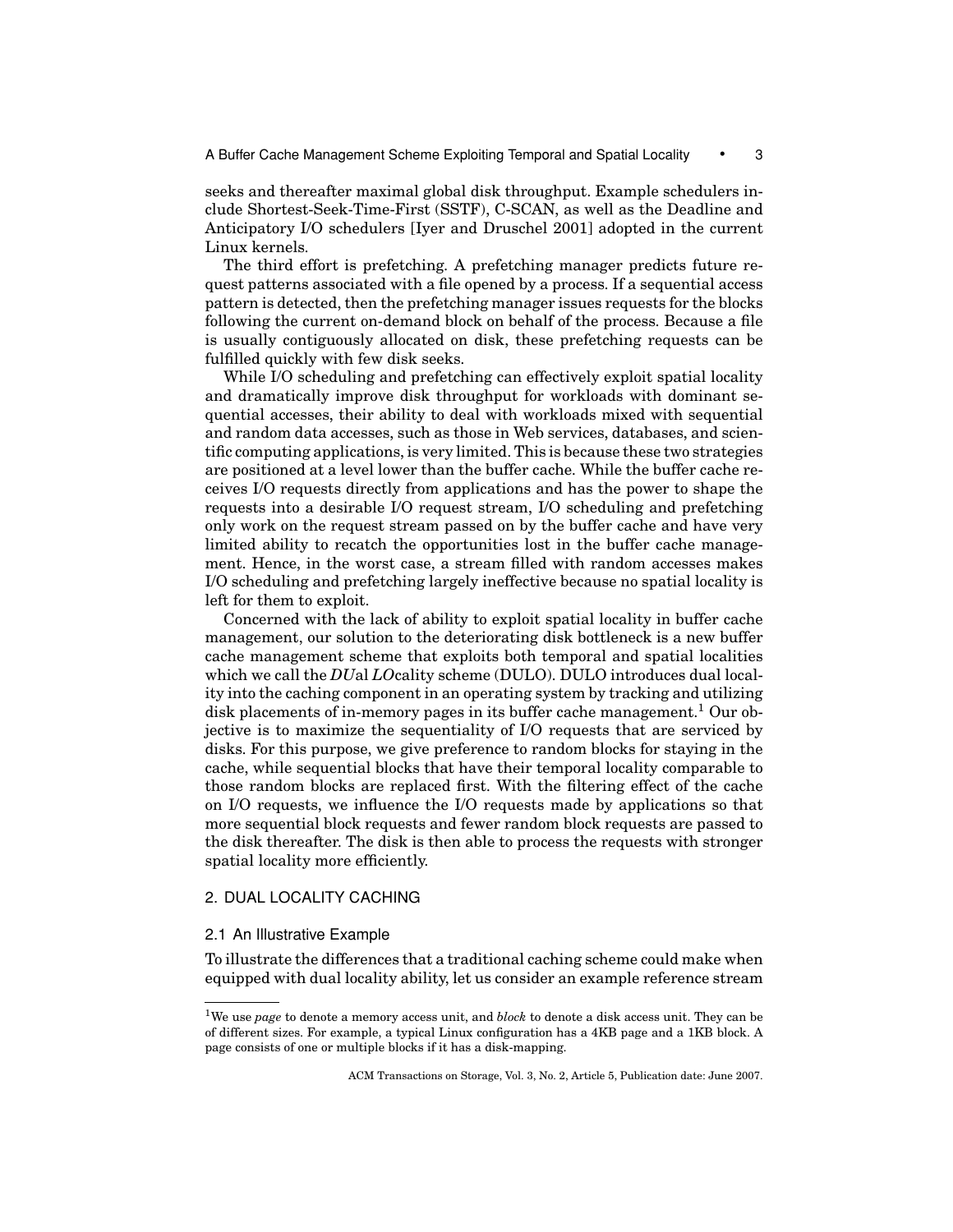|                | <b>Block</b>           | Traditional                      | Time(ms)     | Dual                         | Time(ms)     |
|----------------|------------------------|----------------------------------|--------------|------------------------------|--------------|
| 1              | A                      | $[A - - - - -]$                  | 9.5          | $[A - - - - -]$              | 9.5          |
| $\overline{2}$ | B                      | $[\mathbf{BA}$ ------            | 9.5          |                              | 9.5          |
| 3              | $\overline{C}$         | $[CBA---]$                       | 9.5          | $[CBA---]$                   | 9.5          |
| $\overline{4}$ | D                      | $[D \overline{CBA---}]$          | 9.5          | $[D C B A - - -]$            | 9.5          |
| 5              | X1                     | [X4 X3 X2 X1 D C B A]            | 9.5          | [D C B A X4 X3 X2 X1]        | 9.5          |
| 6              | X2                     | [X2 X4 X3 X1 D C B A]            | $\mathbf{0}$ | <b>ID C B A X2 X4 X3 X1]</b> | $\mathbf{0}$ |
| 7              | X3                     | [X3 X2 X4 X1 D C B A]            | $\mathbf{0}$ | <b>ID C B A X3 X2 X4 X1]</b> | $\mathbf{0}$ |
| 8              | X4                     | [X4 X3 X2 X1 D C B A]            | $\mathbf{0}$ | <b>ID C B A X4 X3 X2 X11</b> | $\mathbf{0}$ |
| 9              | Y1                     | [Y4 Y3 Y2 Y1 X4 X3 X2 X1]        | 9.5          | [D C B A Y4 Y3 Y2 Y1]        | 9.5          |
| 10             | $\overline{\text{Y2}}$ | [Y2 Y4 Y3 Y1 X4 X3 X2 X1]        | $\mathbf{0}$ | [D C B A Y2 Y4 Y3 Y1]        | $\mathbf{0}$ |
| 11             | $\overline{\text{Y3}}$ | [Y3 Y2 Y4 Y1 X4 X3 X2 X1]        | $\mathbf{0}$ | [D C B A Y3 Y2 Y4 Y1]        | $\mathbf{0}$ |
| $12\,$         | Y4                     | [Y4 Y3 Y2 Y1 X4 X3 X2 X1]        | $\mathbf{0}$ | <b>ID C B A Y4 Y3 Y2 Y11</b> | $\mathbf{0}$ |
| 13             | $\overline{\text{X1}}$ | [X1 Y4 Y3 Y2 Y1 X4 X3 X2]        | $\mathbf{0}$ | [D C B A X4 X3 X2 X1]        | 9.5          |
| 14             | $\overline{\text{X2}}$ | [X2 X1 Y4 Y3 Y2 Y1 X4 X3]        | $\mathbf{0}$ | [D C B A X2 X4 X3 X1]        | $\mathbf{0}$ |
| 15             | X3                     | [X3 X2 X1 Y4 Y3 Y2 Y1 X4]        | $\theta$     | <b>ID C B A X3 X2 X4 X11</b> | $\theta$     |
| 16             | X4                     | [X4 X3 X2 X1 Y4 Y3 Y2 Y1]        | $\mathbf{0}$ | [D C B A X4 X3 X2 X1]        | $\theta$     |
| 17             | A                      | [ <b>A</b> X4 X3 X2 X1 Y4 Y3 Y2] | 9.5          | [A D C B X4 X3 X2 X1]        | $\theta$     |
| 18             | B                      | <b>B A X4 X3 X2 X1 Y4 Y31</b>    | 9.5          | [B A D C X4 X3 X2 X1]        | $\theta$     |
| 19             | $\overline{C}$         | [C B A X4 X3 X2 X1 Y4]           | 9.5          | [C B A D X4 X3 X2 X1]        | $\mathbf{0}$ |
| 20             | D                      | <b>ID</b> C B A X4 X3 X2 X1      | 9.5          | <b>ID C B A X4 X3 X2 X1]</b> | $\mathbf{0}$ |
|                |                        | total time                       | 95.0         | total time                   | 66.5         |

Table I. An Example Showing that a Dual-Locality-Conscious Scheme Can Be More Effective Than its Traditional Counterpart in Improving Disk Performance (Blocks being fetched are boldfaced. The MRU end of the queue is on the left.)

mixed with sequential and random blocks. Among the accessed blocks, we assume blocks A, B, C, and D are random blocks dispersed across different tracks. Blocks X1, X2, X3, and X4 as well as blocks Y1, Y2, Y3, and Y4 are sequential blocks located on their respective tracks. Furthermore, two different files consist of blocks X1, X2, X3, and X4, and blocks Y1, Y2, Y3 and Y4, respectively. Assume that the buffer cache has room for eight blocks. We also assume that the LRU replacement algorithm and a Linux-like prefetching policy are applied. In this simple illustration, we use the average seek time to represent the cost of any seek operation, and we use average rotation time to represent the cost of any rotation operation.<sup>2</sup> We ignore other negligible costs such as disk read time and bus transfer time. The 6.5ms average seek time and 3.0ms average rotation time are taken from the specification of the Hitachi Ultrastar 18ZX 10K RPM drive.

Table I shows the reference stream and the ongoing changes of cache states as well as the time spent on each access for the traditional caching and prefetching scheme (denoted as *traditional*) and its dual-locality-conscious alternative (denoted as *dual*). At the 5th access, prefetching is activated and all of the four sequential blocks are fetched because the prefetcher knows the reference (to block X1) starts at the beginning of a file. The difference in the cache states between the two schemes here is that traditional places the blocks in strict LRU

 $^{2}$  With a seek reduction disk scheduler, the actual seek time between consecutive accesses should be less than the average time. However, this should not affect the legitimacy of the discussions in the section as well as its conclusions.

ACM Transactions on Storage, Vol. 3, No. 2, Article 5, Publication date: June 2007.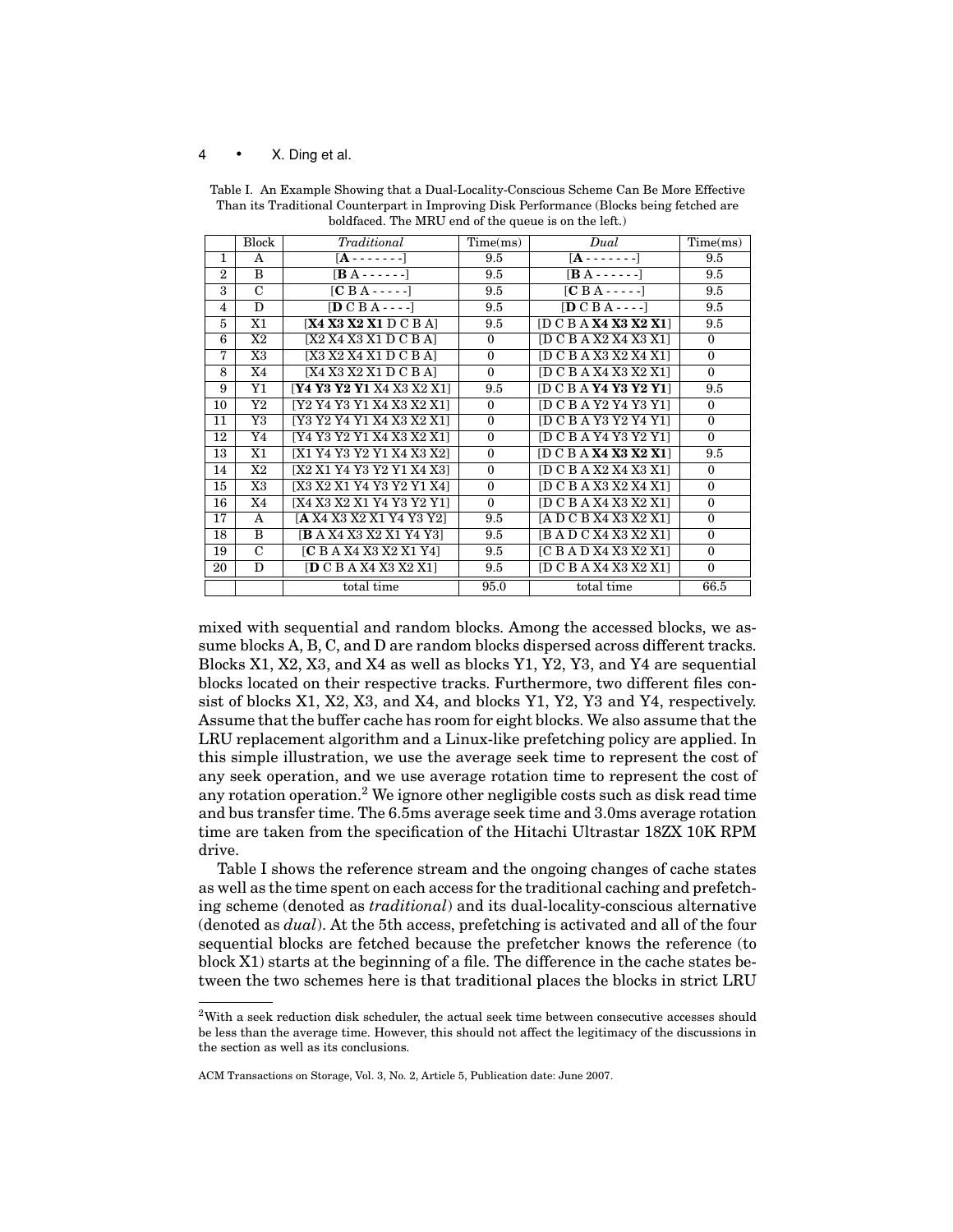order, while dual rearranges the blocks and places the random blocks at the MRU end of the queue. Therefore, the four random blocks A, B, C, and D are replaced in traditional, while sequential blocks X1, X2, X3, and X4 are replaced in dual when the 9th access incurs a four-block prefetching. The consequences of these two choices are two different miss streams that turn into real disk requests. For traditional, it is  ${A, B, C, D}$  from the 17th access, a disk request stream consists of four random blocks, and the total cost is 95.0ms. For dual, it is {X1, X2, X3, X4} at the 13th access, four sequential blocks, and the total cost is only 66.5ms. Using the dual-locality-conscious scheme, we can significantly reduce I/O costs by reducing random accesses.

# 2.2 Challenges with Dual Locality

Introducing dual locality in cache management raises challenges that do not exist in a traditional system, which is evident even in the aforementioned simple illustrative example.

In the current cache managements, replacement algorithms only consider temporal locality (a position in a queue in the case of LRU) to make a replacement decision. While introducing spatial locality necessarily has to compromise the weight of temporal locality in a replacement decision, the role of temporal locality must be appropriately retained in the decision. In the example shown in Table I, we give random blocks A, B, C, and D more privilege of staying in cache by placing them at the MRU end of the queue due to their weak spatial locality (weak sequentiality), even though they have weak temporal locality (large recency). However, we certainly cannot keep them in cache forever if they do not have sufficient reaccesses that indicate temporal locality. Otherwise, they would pollute the cache with inactive data and reduce the effective cache size. The same consideration also applies to the block sequences of different sizes. We prefer to keep a short sequence because it has only a small number of blocks to amortize the cost of an I/O operation. However, how do we make a replacement decision when we encounter a not-recently-accessed short sequence and a recently-accessed long sequence? The challenge is essentially how to make the trade-off between temporal locality (recency) and spatial locality (sequence size) with the goal of maximizing disk performance.

# 3. THE DULO SCHEME

We now present the DULO scheme that exploits both temporal locality and spatial locality simultaneously and seamlessly. Because LRU or its variants are the most widely used replacement algorithms, we build the DULO scheme by using the LRU algorithm and its data structure—the LRU stack—as a reference point.

In LRU, newly fetched blocks enter into its stack top, and replaced blocks leave from its stack bottom. There are two key operations in the DULO scheme. (1) Forming sequences is one of the key operations. A *sequence* is defined as a number of blocks whose disk locations are close to each other and have been accessed continuously without an interruption during a limited time period. Additionally, a sequence is required to be stable so that blocks in it would be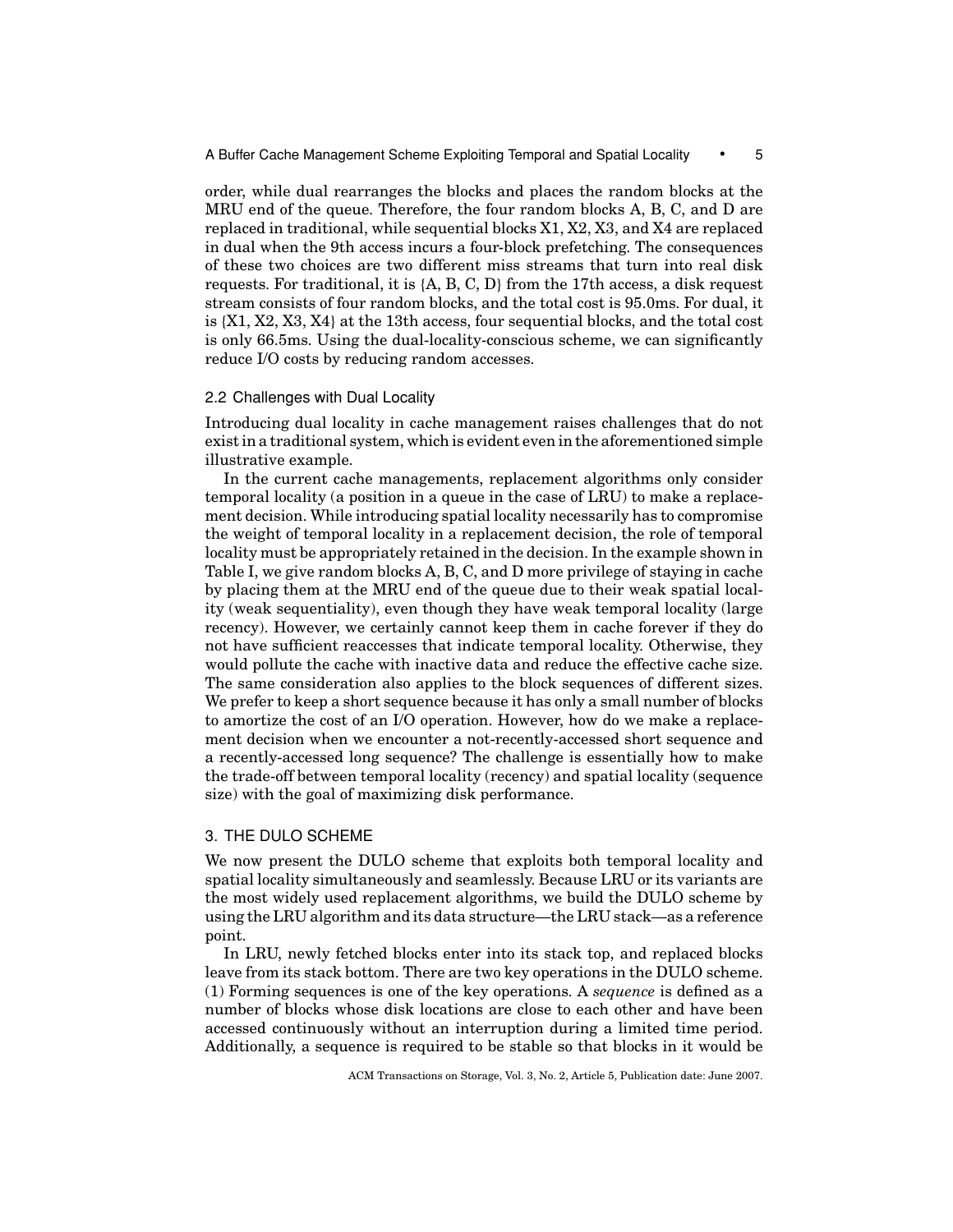

Fig. 1. LRU stack is structured for the DULO replacement algorithm.

fetched together next time when they are read from disk. Specifically, a random block is a sequence of size 1. (2) Sorting sequences in an LRU stack according to their recency (temporal locality) and size (spatial locality) with the objective that sequences of large recency and size are close to the LRU stack bottom. Because recency of a sequence changes when new sequences are added, the order of the sorted sequences should be adjusted dynamically to reflect the change.

# 3.1 Structuring the LRU Stack

To facilitate the operations, we partition the LRU stack into two sections (shown in Figure 1 as a vertically placed queue). The top part is called the *staging section* and is used for admitting newly fetched blocks, and the bottom part is called the *eviction section* and is used for storing sorted sequences to be evicted in their order. We further divide the staging section into two segments. The first segment is called the *correlation buffer*, and the second segment is called the *sequencing bank*. The correlation buffer in DULO is similar to the *correlation reference period* used in the LRU-K replacement algorithm [O'Neil et al. 1993]. Its role is to filter high-frequency references and to keep them from entering the sequencing bank so as to reduce the consequential operational cost. The sequencing bank is used to prepare a collection of blocks to be sequenced, and its size ranges from 0 to a maximum value, *BANK-MAX*.

Suppose we start with an LRU stack whose staging section consists of only the correlation buffer (the size of the sequencing bank is 0), and the eviction section holds the rest of the stack. When a block leaves the eviction section and a block enters the correlation buffer at its top, the bottom block of the correlation buffer enters the sequencing bank. When there are *BANK-MAX* blocks leaving the eviction section, the size of the sequencing bank is *BANK-MAX*. We then refill the eviction section by taking the blocks in the bank to form sequences out of them and insert them into the eviction section in the desired order. There are three reasons for us to maintain two interacting sections and use the bank to conduct sequence formation. (1) The newly admitted blocks have a buffering area where they are accumulated for forming potential sequences. (2) The sequences formed at the same time must share a common recency because their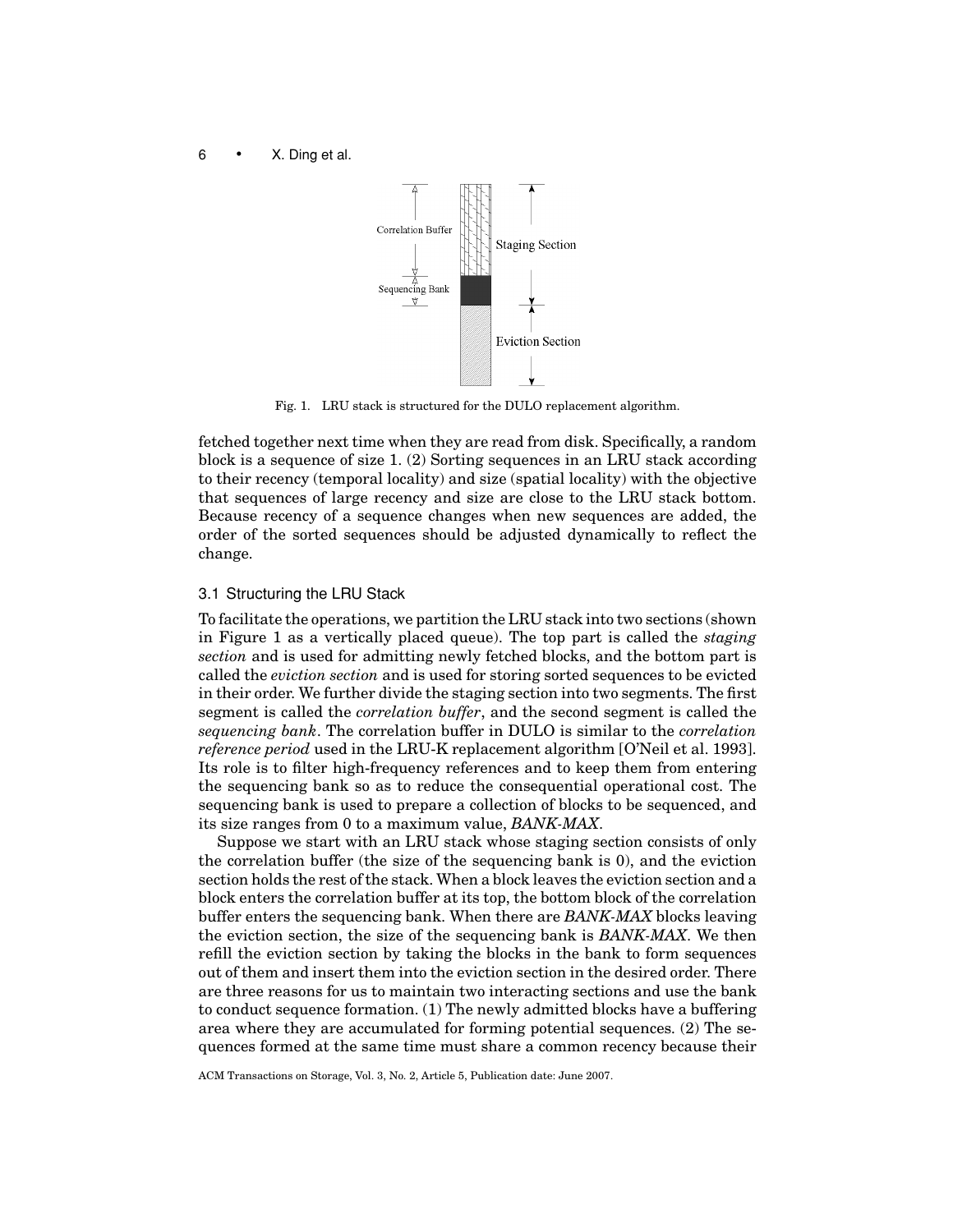

Fig. 2. Block table. There are three levels in the example block table: two directory levels and one leaf level. The table entries at different levels are fit into different memory pages. An entry at the leaf level is called Block Table Entry (BTE). Suppose one page can hold 512 entries. The access time information about LBN 2,631,710 (i.e.  $10 \times 512^2 + 20 \times 512 + 30$ ) is recorded at the BTE entry marked as 30, which can be efficiently reached with a given LBN via directory level entries marked as 10 and 20.

constituent blocks are from the same block pool, namely, the sequencing bank in the staging section. By restricting the bank size, we make sure that the block recency will not be excessively compromised for the sake of spatial locality. (3) The blocks that are leaving the stack are sorted in the eviction section for a replacement order reflecting both their sequentiality and their recency.

# 3.2 Block Table: A Data Structure for Dual Locality

To implement the missing spatial locality in traditional caching systems, we introduce a data structure in the OS kernel called *block table*, which is shown in Figure 2. The block table is analogous in structure to the multilevel page table used to process address translation, however, there are clear differences between them due to the different purposes they serve. (1) The page table covers virtual address space of a process in the unit of page where a page address is the index into the table, while the block table covers disk space in the unit of block where a logical block number (LBN) of a block is the index into the table. A LBN is a unique number assigned to each addressable block contained in a disk drive. Disk manufacturers usually make every effort to ensure that accessing blocks with consecutive LBNs has a minimal disk head positioning cost [Schlosser et al. 2005]. (2) The page table is used to translate a virtual address into its physical address, while the block table is used to provide the times of recent accesses for a given disk block. (3) The requirement on the efficiency of looking up the page table is much more demanding and performance-critical than that on the efficiency of looking up the block table because the former supports instruction execution, while the latter facilitates I/O operations. This is the reason why a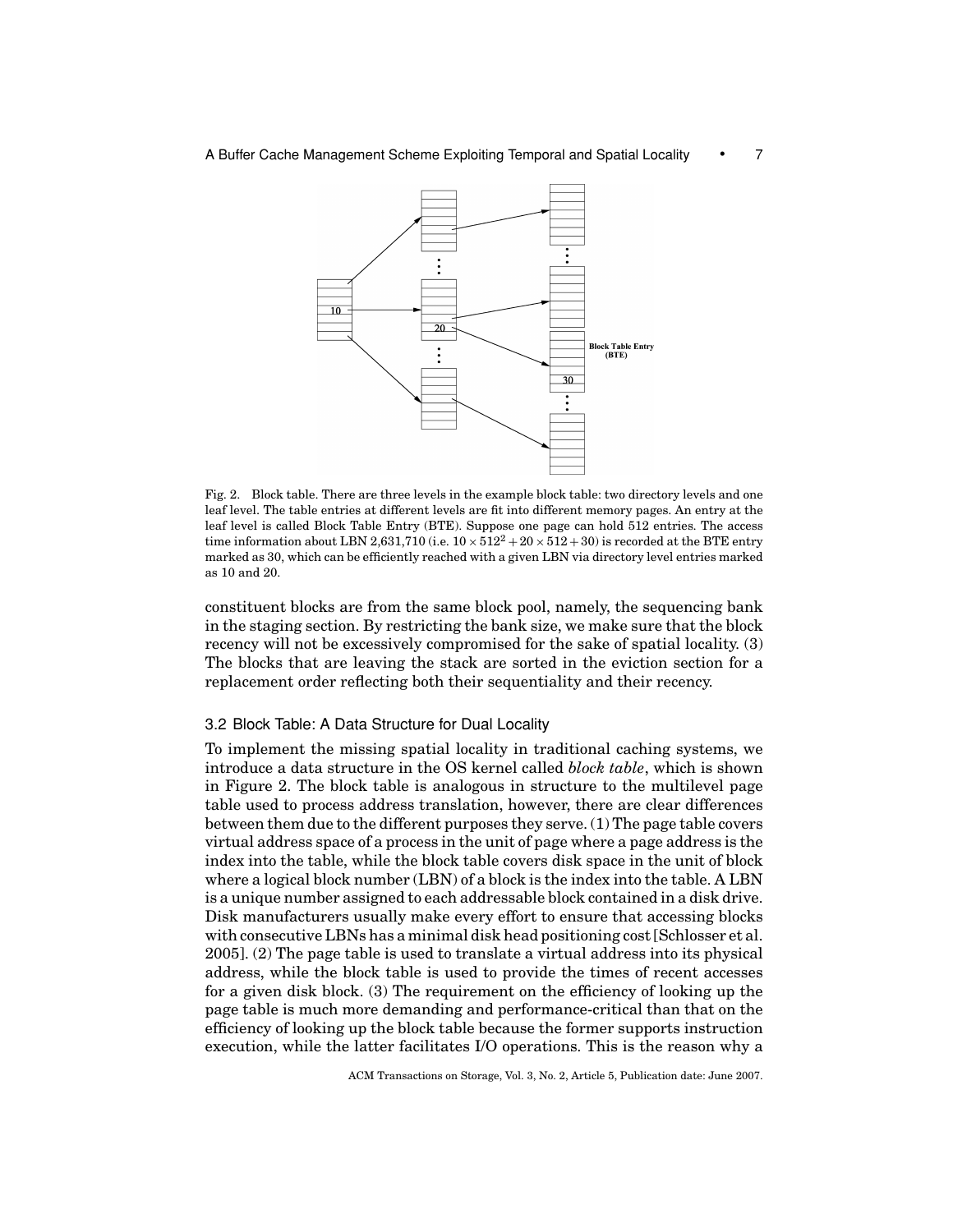hardware TLB has to be used to expedite page table look-up, while there is no such need for the block table. (4) Each process owns a page table, while each disk drive owns a block table.

In the system, we set a global variable called a *disk access clock*, which ticks each time a block is fetched into memory and stamps the block being fetched with the current clock time. We then record the timestamp in an entry at the leaf-level of the block table, which is determined by the LBN of the block. We call the entry a block table entry (BTE). When the block is reclaimed, we reset the information recorded for that block to prevent new block allocated to the same disk location from inheriting the stale information. A BTE is analogous in structure the to the page table entry (PTE) of a page table. Each BTE allows at most two most recent access timestamps to be recorded in it. Whenever a new timestamp is added, the oldest timestamp is replaced if the BTE is full. In addition, to efficiently manage the memory space held by the block table, the timestamp is also recorded in each table entry at directory levels (equivalent to page global directory (PGD) and page middle directory (PMD) in the Linux page table). Each time the block table is looked up in a hierarchical way to record a new access timestamp, the timestamp is also recorded in each directory entry that has been passed. In this way, each directory entry keeps the most recent timestamp among those of all its direct/indirect children entries when the table is viewed as a tree. The entries of the table are allocated in the same on-demand fashion as Linux uses with the page table.

The memory consumption of the block table can be flexibly controlled. When the system memory pressure is so high that the system needs to reclaim memory held by the table, it traverses the table with a specified timestamp threshold for reclamation. Because the most recent access timestamps are recorded in the directories, the system will remove a directory once it finds that its timestamp is smaller than the threshold, and all the subdirectories and BTEs under it will be removed accordingly.

# 3.3 Forming Sequences

When the sequencing bank is full, it is time to examine blocks in the bank to aggregate them into sequences. We first sort the blocks, according to their LBNs in ascending order, into a list, then form sequences starting from the end of the list holding blocks of small LBNs. To ensure the sequentiality and stability of a sequence, we follow a rule by using the timestamp information recorded in the block table about the blocks. According to the rule, the last block, denoted as *A*, of a developing sequence should not be coalesced with its succeeding block in the list, denoted as *B*, if the two blocks belong to one of the following cases.

(1) Block *B* is not close enough to block *A*. DULO takes 4 blocks as the distance threshold to determine if two blocks are close to each other. If the distance between block *B* and block *A* is within the threshold, the read-ahead mechanism built in most hard drives, which is enabled by default in most systems, can fetch block *B* into disk caches automatically after it fetches block *A*. So the reading of block *B* is inexpensive once block *A* is read.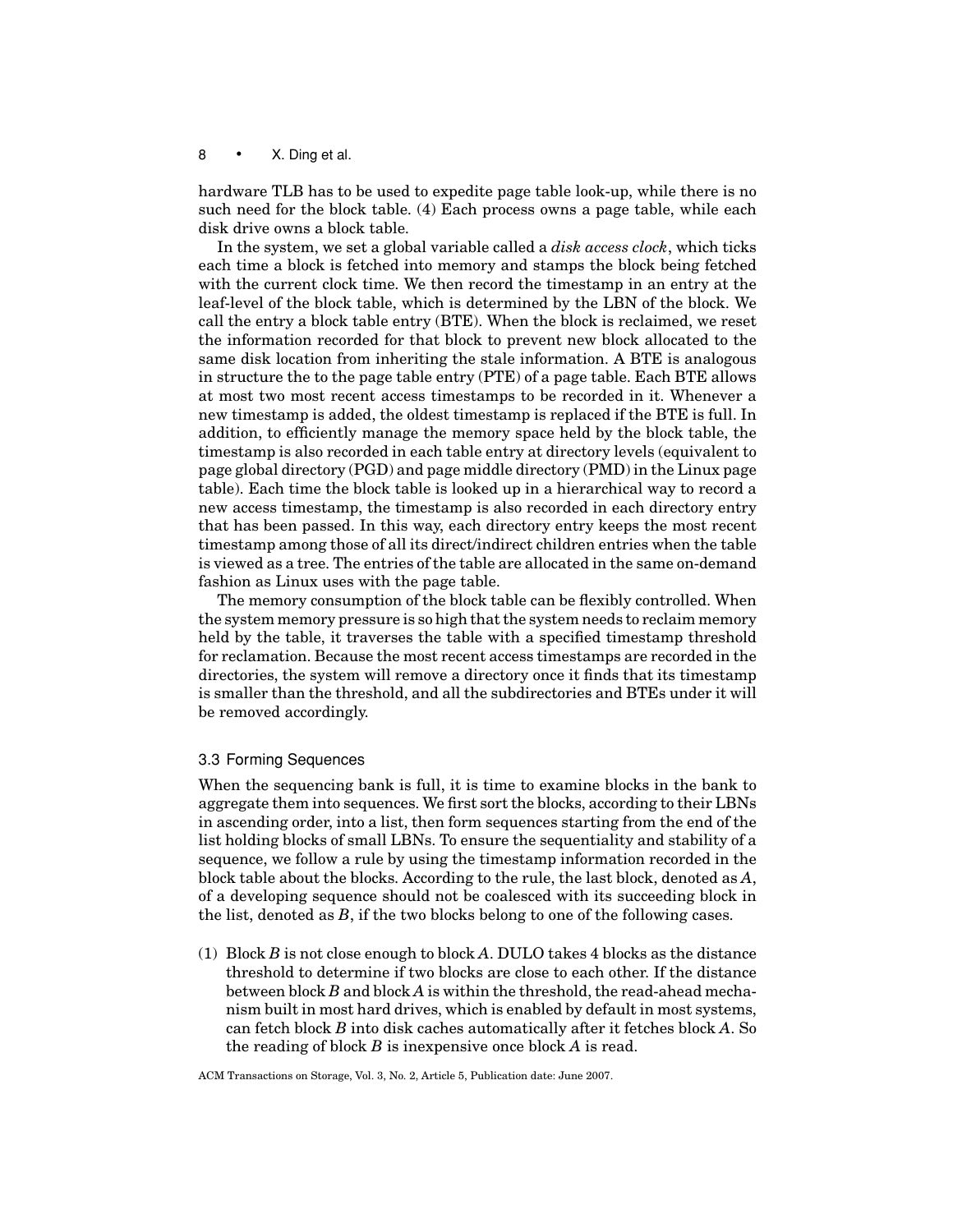A Buffer Cache Management Scheme Exploiting Temporal and Spatial Locality • 9

- (2) Block *B* and block *A* are not continuously fetched from disk. If the most recent timestamp of block *B* is not greater than the most recent timestamp of block A by 1, the accesses of block A and block B are interleaved with the accesses of other blocks, and so high cost disk head seeks could be involved.
- (3) Block *B* and block *A* were not continuously fetched from disk. This includes two cases. (a) One of the two blocks has only one timestamp (representing its current access) while the other block has two timestamps (representing both its current and previous accesses). (b) The nonrecent timestamp of block *B* is not greater than the nonrecent timestamp of block *A* by 1.
- (4) The current sequence size reaches 128 blocks which we deem to be a sufficient maximal sequence size to amortize a disk operation cost.

If any one of the conditions is met, a complete sequence has been formed, and the formation of a new sequence starts. Otherwise, block *B* becomes part of the current sequence, and the remaining blocks continue to be tested.

# 3.4 The DULO Replacement Algorithm

There are two challenging issues to be addressed in the design of the DULO replacement algorithm. The first issue is the potentially prohibitive time overhead associated with the DULO scheme. In a strict LRU algorithm, both missed blocks and hit blocks are required to move to the stack top. This means that a hit on a block in the eviction section is associated with a bank sequencing cost and a cost for ordering sequence in the eviction section. These additional costs that could even incur in a system with few memory misses are unacceptable. In fact, a strict LRU algorithm is rarely used in real systems because of its overhead associated with every memory reference [Jiang et al. 2005]. Instead, its variant, the CLOCK replacement algorithm, has been widely used in practice. In CLOCK, when a block is hit, it is only flagged as a young block without being moved to the stack top. When a block has to be replaced, the block at the stack bottom is examined. If it is a young block, it is moved to the stack top and its young-block status is revoked. Otherwise, the block is replaced. It is known that CLOCK simulates LRU behaviors very well, and its hit ratios are very close to those of LRU. For this reason, we build the DULO replacement algorithm based on the CLOCK algorithm, that is, it delays the movement of a hit block until it reaches the stack bottom. In this way only block misses could trigger sequencing and the eviction section refilling operations. Compared with miss penalty where disk operations are involved, their costs are very small.

The second issue is how sequences in the eviction section are ordered for replacement according to their temporal and spatial localities. We adopt an algorithm similar to GreedyDual-Size used in Web file caching [Cao and Irani 1997]. GreedyDual-Size was originally derived from GreedyDual [Young 1998]. It makes its replacement decision by considering the recency, size, and fetching cost of cached files. It has been proved that GreedyDual-Size is online-optimal, which is *k*-competitive, where *k* is the ratio of the size of the cache to the size of the smallest file. In our case, file size is equivalent to sequence size, and the file fetching cost is equivalent to the I/O operation cost for a sequence access.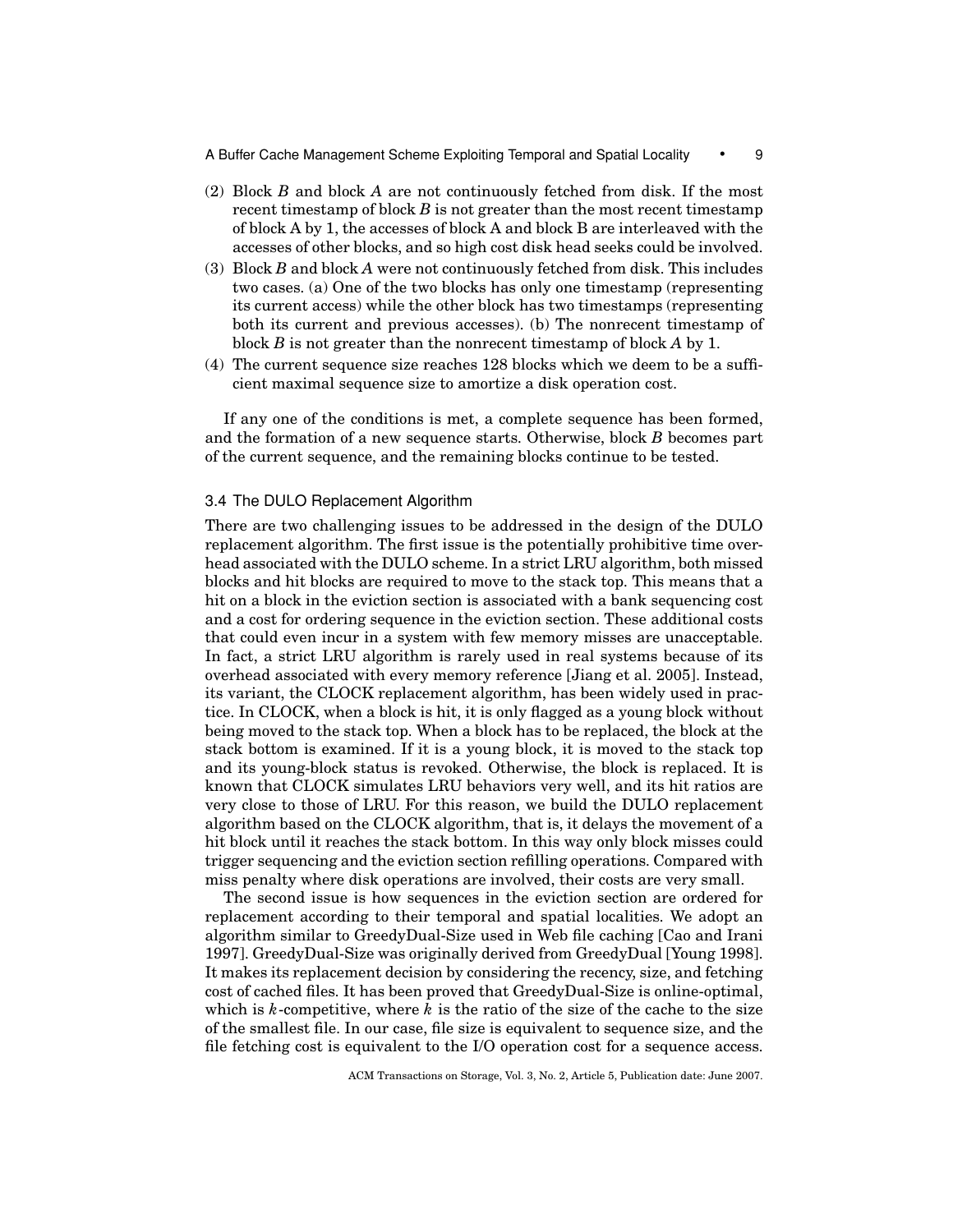For sequences whose sizes are distributed in a limited range which is bounded by the bank size, we currently do not discriminate their fetching costs for two reasons. First, moving a disk head onto the first block of a sequence constitutes the major part of the time to fetch the sequence, while the costs of reading the remaining blocks are relatively insignificant. Usually fetching a long sequence may take only slightly longer time than fetching a short one. Second, most long sequences are generated by prefetching, which can be overlapped (at least partially) by computation, while short sequences are usually generated by ondemand requests, which can hardly be overlapped. Our algorithm can be easily modified to accommodate the cost variance if necessary in the future.

The DULO algorithm associates each sequence with an attribute *H*, where a relatively small *H* value indicates its associated sequence should be evicted earlier. The algorithm has a global inflation value *L*, which is initiated as 0. When a new sequence *s* is admitted into the eviction section, its *H* value is set as  $H(s) = L + 1/size(s)$ , where  $size(s)$  is the number of the blocks contained in *s*. When a sequence is evicted, we assign the *H* value of the sequence to *L*. So *L* records the *H* value of the most recently evicted sequence. The sequences in the eviction section are sorted by their *H* values with sequences of small *H* values at the LRU stack bottom. In the algorithm, a sequence of large size tends to stay at the stack bottom and to be evicted earlier. However, if a sequence of small size is not accessed for a relatively long time, it would be replaced. This is because a newly admitted long sequence could have a larger *H* value due to the *L* value, which keeps being inflated by evicted blocks. When all sequences are random blocks (i.e., their sizes are 1), the algorithm degenerates into the LRU replacement algorithm.

As we have mentioned before, once a bank size of blocks are replaced from the eviction section, we take the blocks in the sequencing bank to form sequences and order the sequences by their *H* values. Note that all these sequences share the same current *L* value in their *H* value calculations. With a merge-sorting of the newly ordered sequence list and the ordered sequence list in the eviction section, we complete the refilling of the eviction section, and the staging section ends up with only the correlation buffer. The algorithm is described using pseudocode in Figure 3.

## 4. PERFORMANCE EVALUATION

To demonstrate the performance improvements of DULO on a modern operating system, we implement it in the recent Linux kernel 2.6.11. We then evaluate the DULO scheme on a wide range of benchmark programs and real-world applications. We show that DULO achieves significant performance improvements for I/O-intensive workloads by reducing random accesses to the hard disk.

# 4.1 The DULO Implementation

Linux uses an LRU variant that is similar to the 2Q replacement [Johnson and Shasha 1994] in its memory management. This brings up some implementation issues. Let us start with a brief description of the Linux replacement policy before we introduce the implementation of DULO.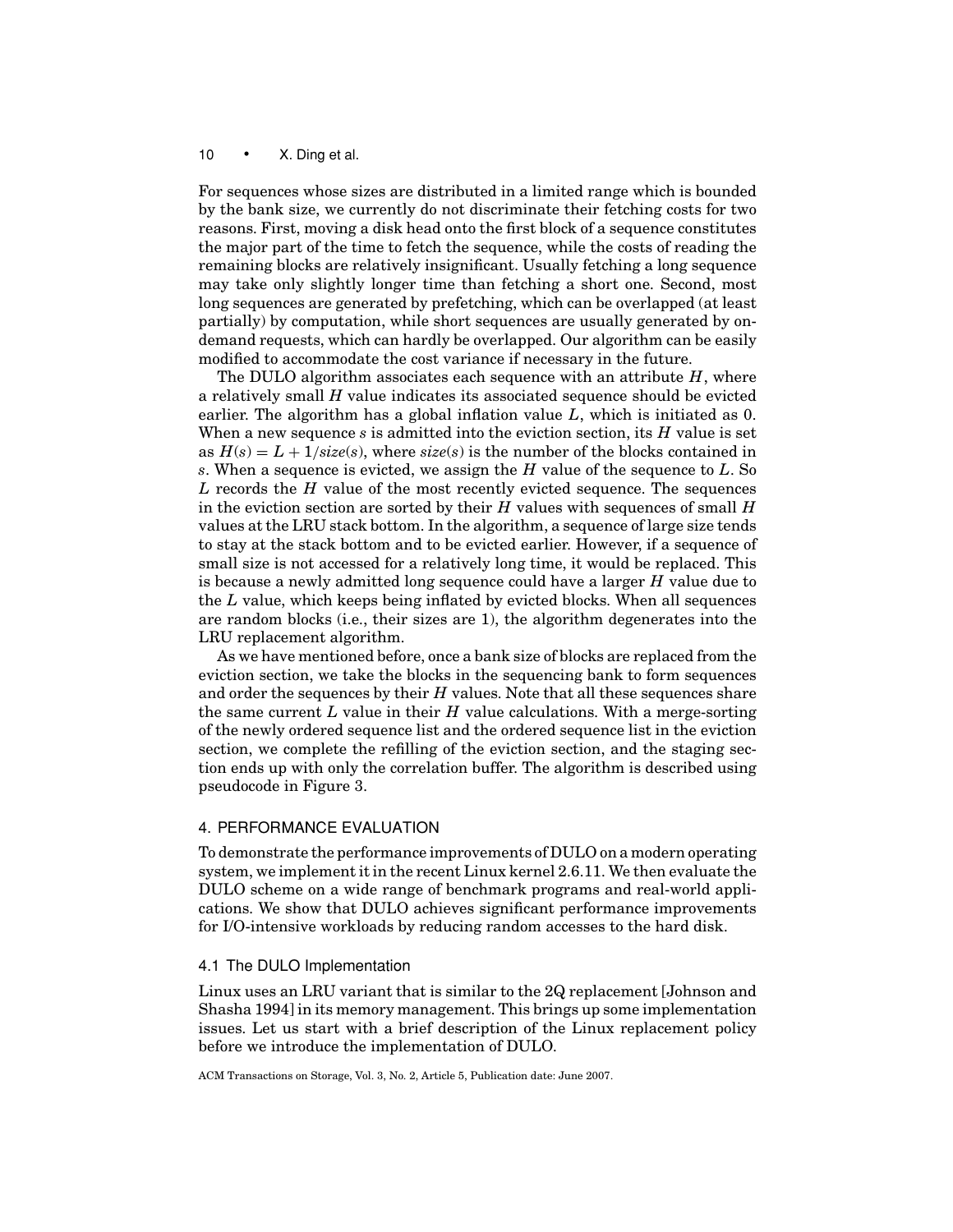A Buffer Cache Management Scheme Exploiting Temporal and Spatial Locality • 11

```
/* Initialize */
T_1 = 0:
losses_of_eviction_esection = 0;disk access clock = 0;
/* Procedure to be invoked upon a reference to block b */
if b is in cache
  mark b as a young block;
else {
    increase disk access clock by 1;
    update the BTE of block b in the hierarchical block table;
     while (block e at the stack bottom is young) {
       revoke the young block state;
       move it to the stack top;
       losses_of_eviction_section++;
       if (losses_of_eviction_section == BANK_MAX)
           refill_eviction_section();
     \mathbf{R}replace block e at the stack bottom;
     s = e.sequence; /* s is the sequence that e belongs to */
     L = H(s);losses_of_eviction_section++;
     if (losses_of_eviction_section == BANK_MAX)
         refill_eviction_section();
     place block b at the stack top as a young block
\mathcal{E}/* procedure to refill the eviction section */
    refill_eviction_section()
    \left\{ \right.sort the blocks in sequencing bank according to their LBNs;
      /* group sequences */examine the sorted blocks to obtain all sequences;
      for each of the above sequences, s
          H(s) = L + 1/size(s);sort the above sequences by H(s) into list L1;
      /* L2 is the list of sequences in eviction section */eviction_section = merge_sort (L1, L2);
      losses_of\_eviction\_section = 0;
```
Fig. 3. The DULO replacement algorithm.

4.1.1 *Linux Caching.* In the Linux replacement policy, all the process pages and file pages are grouped into two LRU lists called the *active list* and the *inactive list*. As their names indicate, the active list is used to store recently accessed pages, and the inactive list is used to store those pages that have not been accessed for some time. A faulted-in page is placed at the head of the inactive list. The replacement page is always selected at the tail of the inactive list. An inactive page is promoted into the active list when it is accessed as a file page (by *mark page accessed()*), or it is accessed as a process page and its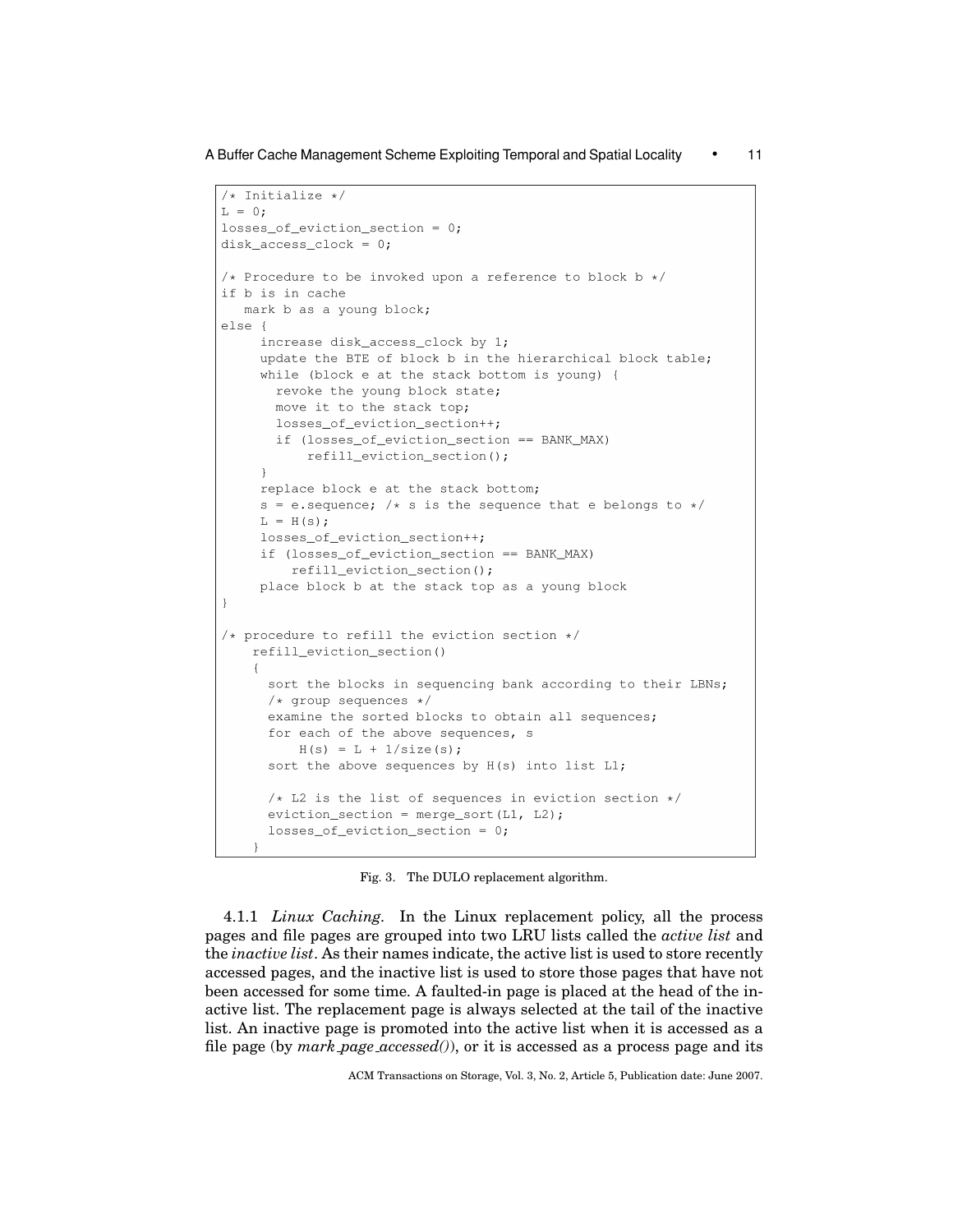reference is detected at the tail of the inactive list. An active page is demoted to the inactive list if it is determined to have not been recently accessed (by *refill inactive zone()*).

4.1.2 *Implementation Issues.* In our prototype implementation of DULO, we do not replace the original Linux page-frame reclaiming code with a faithful DULO scheme implementation. Instead, we opt to keep the existing data structure and policies mostly unchanged, and seamlessly adapt DULO into them. We make this choice to serve the purpose of demonstrating what improvements a dual-locality design could bring to an existing spatial-locality-unaware system without radically changing the basic infrastructure of its replacement policy.

In Linux we partition the inactive list into a staging section and an eviction section because the list is the place where new blocks are added and old blocks are replaced. However, the inactive list is different with the LRU stack in the DULO scheme described in Section 3. The LRU stack manages all the memory pages in the system and has a fixed size, while the inactive list in Linux manages only inactive pages and has a variable size without a lower bound. The difference brings up two issues:

- (1) The inactive list in Linux cannot guarantee a reasonably large eviction section size demanded by DULO to effectively hold random blocks. We know that in DULO random blocks are conditionally protected from eviction by the sequential blocks inserted as sequences at a position in the LRU stack that is closer to the stack bottom than that where random blocks stay. These sequential blocks would be evicted earlier than random blocks when some pages need to be reclaimed. With an excessively short eviction section, random blocks may be evicted prematurely before some sequential blocks are available to be formed into sequences and inserted in the eviction section to serve as a protection for the random blocks. Our parameter sensitivity studies in Section 4.6 show that an excessively short eviction section could increase the execution times by over 20% for some workloads.
- (2) Prefetched blocks may be evicted too early even if they are to be accessed in the near future. To prevent active pages from being flushed by a large number of one-time accesses, Linux places newly fetched pages into the inactive list. These pages are evicted if they have not been accessed before they reach the tail of the inactive list. Prefetched blocks, which are sequential blocks, are usually evicted more quickly than other blocks in DULO. The difference is not evident if there is a long staging section. However, when the size of the inactive list is close to the size of the eviction section set by DULO, the staging section has to be so small that it loses the function of buffering newly fetched blocks. In such case, the prefetched pages may be quickly moved to the bottom of the eviction section and evicted prematurely, which could degrade the performance.

Because both of the issues are raised by an excessively short inactive list, we modified the function *refill inactive zone()*, which is used to refill inactive list, to keep the inactive list at least two times as long as the eviction section in DULO. As the eviction section usually holds less than 15% of memory size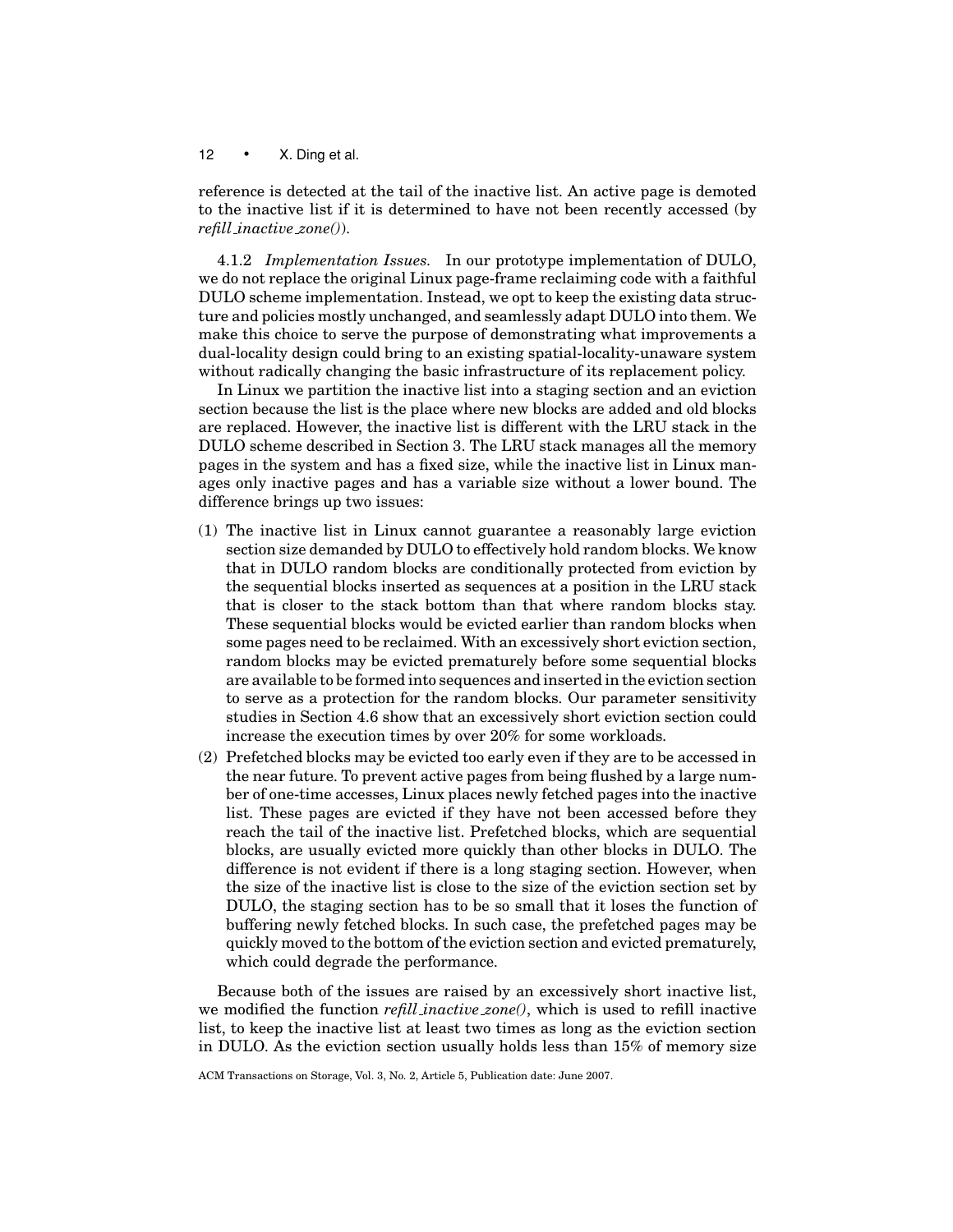in a system with more than 512MB memory, we believe that the impact of the modification is insignificant.

In the DULO scheme on-disk distance of two blocks is determined by their LBNs. However, in Linux anonymous pages do not have LBNs because they have no mappings on disk yet. In our implementation, the anonymous pages are treated as random blocks until they are swapped out and are associated with certain disk-mappings.

# 4.2 Experiment Setting

We conduct the experiments on a Dell desktop with a single 3.0GHz Intel Pentium 4 processor, 512MB memory, and a Western Digital 7200RPM IDE disk with a capacity of 160GB. The read-ahead mechanism built in the hard drive is enabled. The operating system is Redhat WS4 with its kernel updated to Linux 2.6.11. The file systems is Ext2. In the experiments we set the sequencing bank size as 4MB and the eviction section size as 64MB. These choices are based on the results of our parameter sensitivity studies presented in Section 4.6.

To reveal the impact of introducing spatial locality into replacement decisions on different workloads, we run two types of I/O-intensive applications on the original Linux kernel and on the kernel with the enhancement of DULO. The first type of applications access hard disk mainly for file reads/writes, while the second type of applications access hard disk mainly for virtual memory paging.

## 4.3 Experiments on File Accesses

4.3.1 *Benchmarks.* We select the following five benchmarks to evaluate DULO's performance for file accesses. These benchmarks have different access patterns, among which *TPC-H* consists of almost all sequential accesses, *diff* consists of almost all random accesses, and three other benchmarks, *BLAST*, *PostMark*, and *LXR*, have mixed I/O access patterns.

- (1) *TPC-H* is a decision support benchmark that runs business-oriented queries against a database system [TPC-H 2006]. In our experiment, we use PostgreSQL version 7.3.3 as the database server. The scale factor of the database is 0.3. We choose query 6, which carries out a sequential scan over table *lineitem* and run the query five times to emphasize its caching effect.
- (2) *diff* is a tool that compares two files in a character-by-character fashion. We run it on two Linux 2.6.11 source code trees in the experiment. *diff* accesses the files in strict alphabetical order, while the files are usually contiguously placed on the disk in the order in which they are created. Though *diff* scans each file sequentially, the mismatch of these two orders, combined with the fact that the Linux source code trees consist of only small files, makes *diff* have a random access pattern on disk.
- (3) *BLAST* (basic local alignment search tool) is software from the National Center for Biotechnology Information [BLAST ]. BLAST compares nucleotide or protein sequences to those stored in the given sequence databases to search for matched segments. In the experiments we run the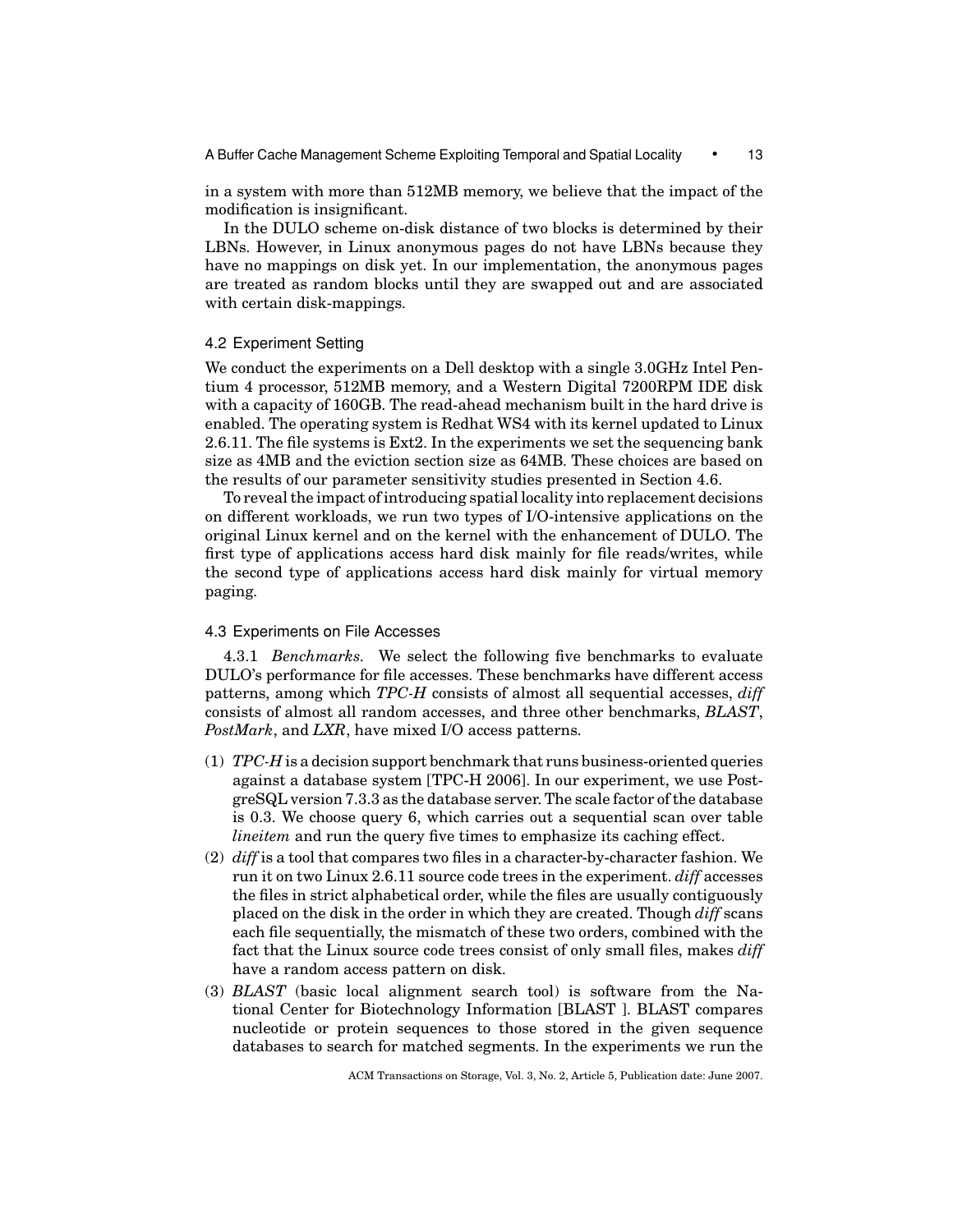program to compare 5 nucleotide sequences against the *patnt* sequence database. The total size of the database including index files, data files, and header files is 1.3GB. While *BLAST* scans the data files sequentially, the index and header files are accessed randomly.

- (4) *PostMark* is a benchmark designed by Network Appliance to test performance of systems, such as e-mail servers or news group servers whose workloads are dominated by operations on small files [Katcher 1997]. It first generates a file pool with file sizes that are randomly selected between the upper and lower bounds specified in a user configuration. Then a large number of operations, including *create or delete files*, *read or append files*, are carried out. The total number of the operations and the percentages of each type of operations are configurable. At the beginning of our experiment, PostMark creates 1,500 files whose sizes range from 512B to 512KB. Then 40,000 operations are performed on these files; 80% of these operations are reads and the remaining 20% are writes.
- (5) *LXR* (Linux cross-reference) is a widely used source code indexer and crossreferencer [LXR ]. It serves user queries for searching, browsing, or comparing source code trees through an HTTP server. In our experiment, the file set for querying consists of three versions of Linux kernels 2.4.20, 2.6.11, and 2.6.15. To simulate user requests, we use WebStone 2.5 [Trent and Sake 1995] to generate 25 clients which concurrently submit freetext search queries. To make a query, each client randomly selects a keyword from a pool of 50 keywords and sends it to the server. It sends its next query right after it receives the results of the previous query. We randomly select 25 Linux symbols from the file */boot/System.map* and another 25 popular OS terms such as lru, scheduling, and page as the pool of candidate query keywords. One run of the experiment lasts for 30 minutes. In each run, a client always uses the same sequence of keyword queries. The metric we use to measure system performance is the query throughput represented by MBits/sec, which is the number of megabits of query results returned by the server per-second. Due to intensive I/O operations in the experiment, this metric is suitable to measure the effectiveness of the memory and disk systems. This metric is also used for reporting WebStone benchmark results.

4.3.2 *Experimental Results.* Figures 4 and 5 show the execution times (throughputs for LXR), hit ratios, and distribution of disk access sequence sizes for the original Linux system and the system with DULO enhancement for the five workloads when we vary memory size. Because the major effort of DULO in improving system performance is to influence the quality of the requests presented to the disk, the number of sequential block accesses (or sequence-size), we show the sequence-size distributions for the workloads running on Linux as well as on DULO. For this purpose, we use CDF (cumulative distribution function) curves to show how many percentages (shown on Y-axis) of the sequences whose sizes are less than a certain threshold (shown on X-axis). For each workload, we select two memory sizes to draw the corresponding CDF curves for Linux and DULO. These two memory sizes are selected according to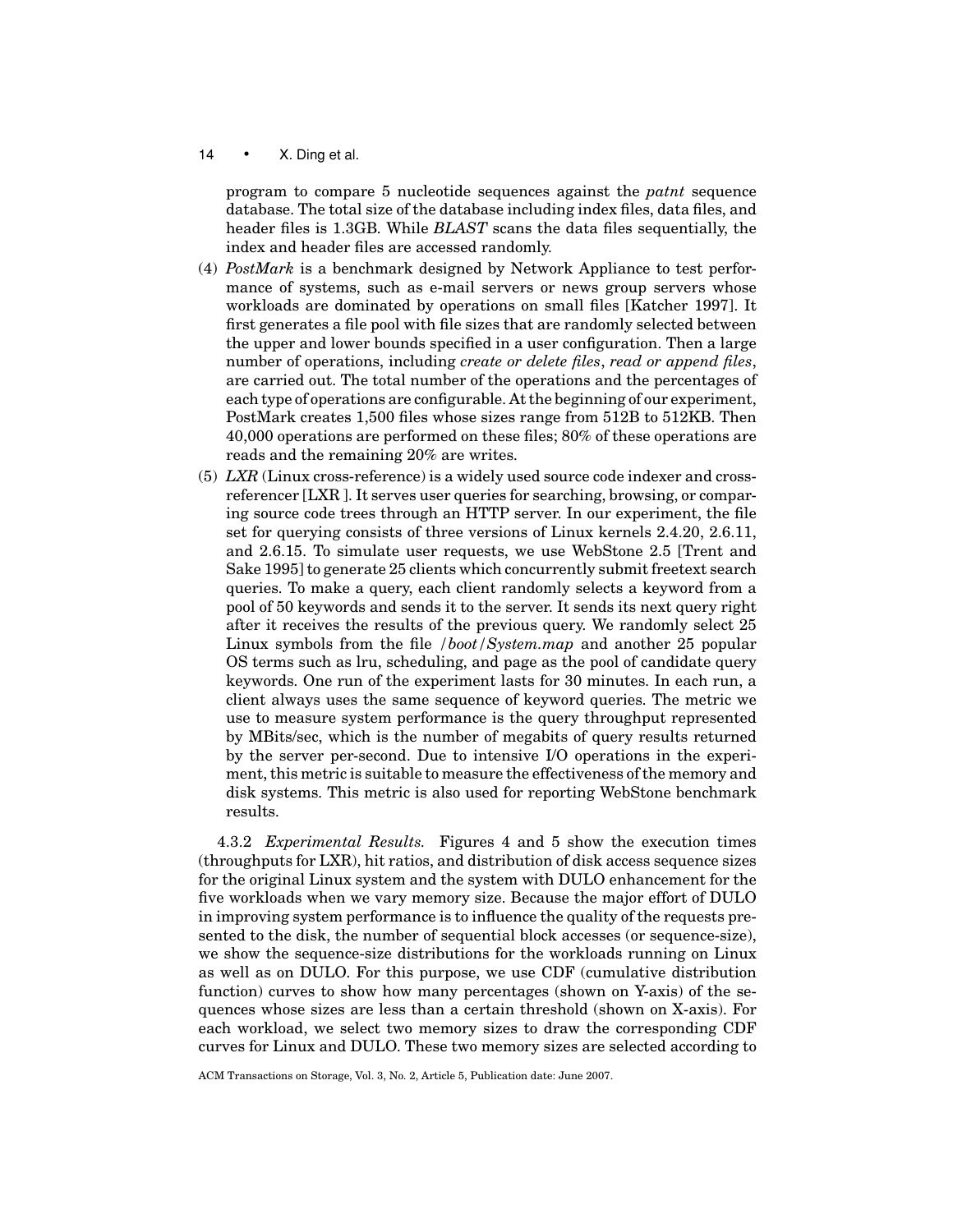

Fig. 4. Execution times, hit ratios, and disk access sequence-size distributions (CDF curves) of the Linux 2.6.11 caching and DULO caching schemes for TPC-H with the sequential request pattern and *diff* with the random request pattern.



Fig. 5. Execution times (throughtputs for LXR), hit ratios, and disk access sequence-size distributions (CDF curves) of the Linux 2.6.11 caching and DULO caching schemes for blast, PostMark, and LXR with the mixed request pattern.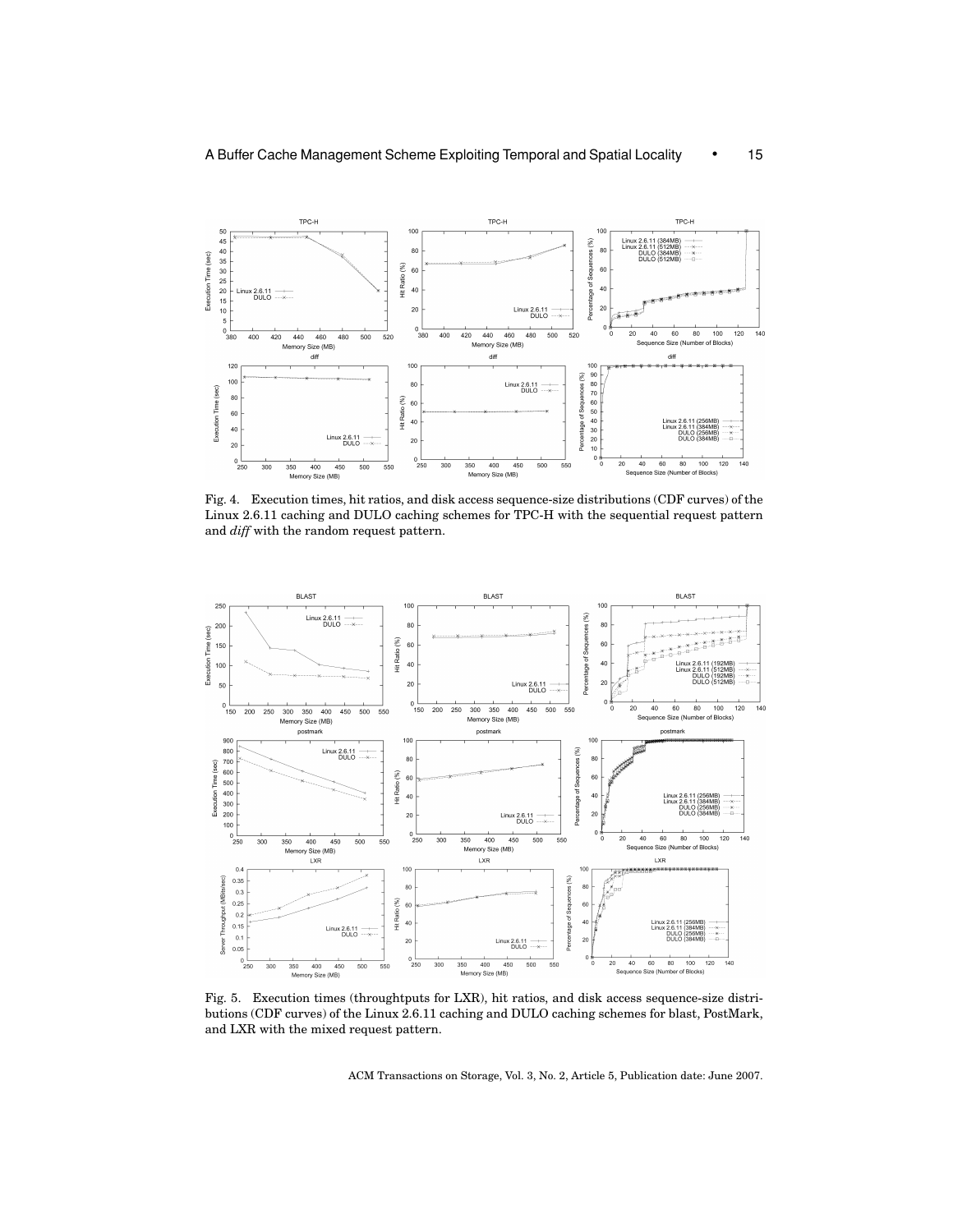the execution time gaps between Linux and DULO shown in the figures about execution time, that is, one memory size is selected due to its small gap and another is selected due to its large gap. The memory sizes are shown in the legends of the CDF figures.

In Figure 4, the CDF curves show that in workload TPC-H more than 85% of the sequences are longer than 16 blocks. For this almost-all-sequential workload, DULO has limited influence on the performance. It can slightly increase the sizes of short sequences, and accordingly reduce execution time by 2.1% with a memory size of 384MB. However, for the almost-all-random workload *diff*, more than 80% of the sequences are shorter than 4 blocks. Unsurprisingly, DULO cannot create sequential disk requests from application requests consisting of purely random blocks. As expected, we see almost no improvements of execution times by DULO.

The other three benchmarks have a considerable amount of both short sequences and long sequences. For example, PostMark has more than 25% sequences shorter than 4 blocks and over 30% sequences longer than 16 blocks. DULO achieves substantial performance improvements for these workloads with mixed request patterns (see Figure 5). There are several observations from the figures. First, the increases of sequence sizes are directly correlated to the improvement of the execution times or throughputs. Let us take BLAST as an example. With a memory size of 512MB, Linux has 8.2% accesses whose sequence sizes equal 1, while DULO reduces this percentage to 3.5%. At the same time, in DULO, there are 57.7% sequences whose sizes are larger than 32, compared with 33.8% in Linux. Accordingly, there is a 20.1% execution time reduction by DULO. In contrast, with the memory size of 192MB, DULO reduces random accesses from 15.2% to 4.2% and increases sequences longer than 32 from 19.8% to 51.3%. Accordingly, there is a 53.0% execution time reduction. The correlation clearly indicates that the size of a requested sequence is a critical factor affecting disk performance and DULO makes its contributions through increasing sequence sizes. Second, DULO increases the sequence size without excessively compromising temporal locality. This is demonstrated by the small difference of hit ratios between Linux and DULO for different memory sizes shown in Figures 4 and 5 . For example, DULO reduces the hit ratios of PostMark by  $0.53\% \sim 1.6\%$ , while it slightly increases the hit ratio of BLAST by 1.1%  $\sim$  2.2%. In addition, this observation also indicates that reduced execution times and increased server throughputs are results of the improved disk I/O efficiency rather than the reduced I/O operations in terms of the number of accessed blocks, which is actually the objective of traditional caching algorithms. Third, sequential accesses are important in leveraging the buffer cache filtering effect by DULO. We see that DULO achieves more performance improvement for BLAST than it does for PostMark and LXR. From the CDF curves, we observe that BLAST has over 40% sequences whose sizes are larger than 16 blocks, while PostMark and LXR have only 30% and 15% such sequences, respectively. The small portion of sequential accesses in PostMark and LXR make DULO less capable of keeping random blocks from being replaced because there are not sufficient sequentially accessed blocks to be replaced first.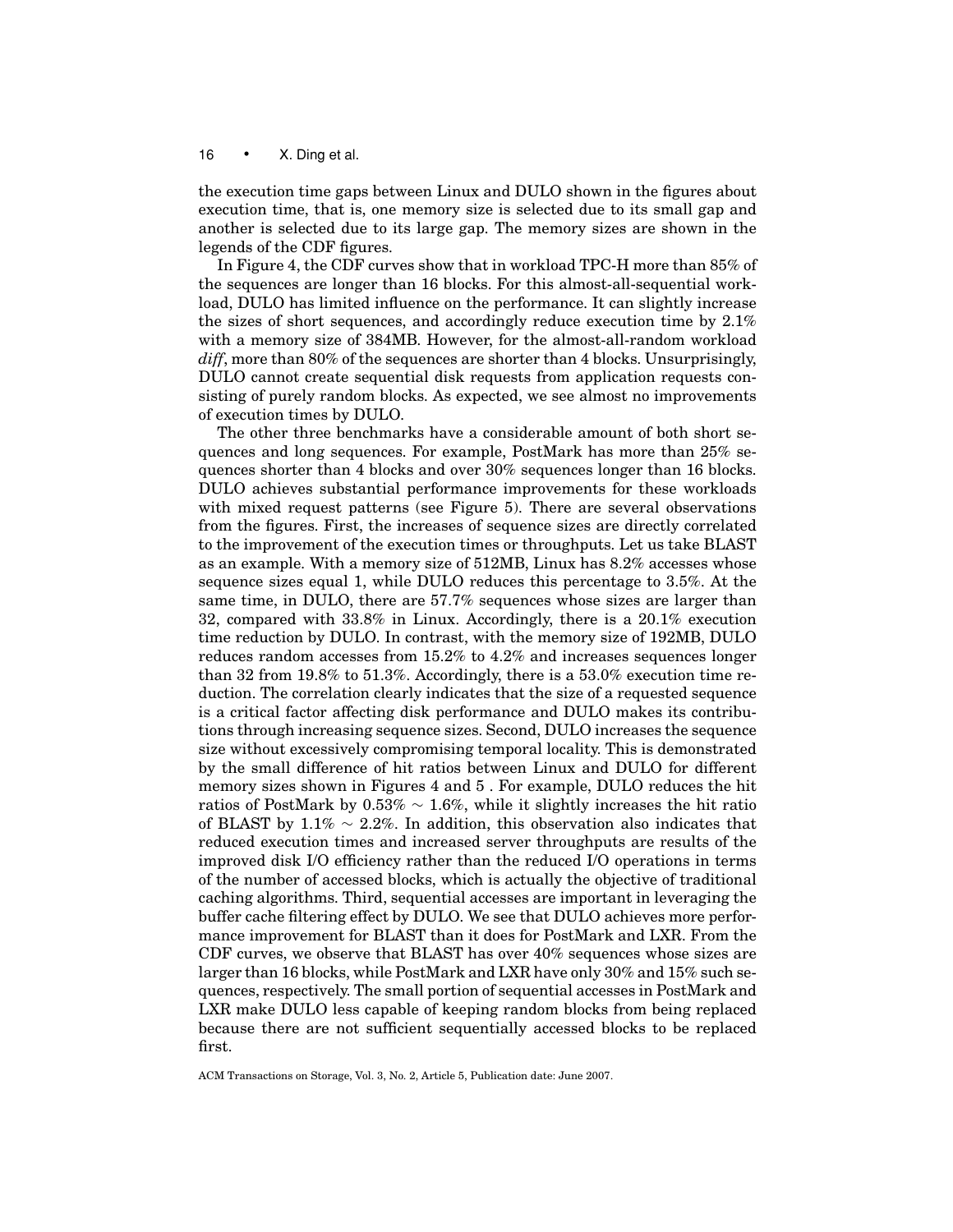

Fig. 6. SMM execution times on the original Linux kernel and DULO instrumented kernel with varying memory sizes.

# 4.4 Experiments on VM Paging

In order to study the influence of the DULO scheme on VM paging performance, we use a representative scientific computing benchmark, namely, sparse matrix multiplication (SMM) from a NIST benchmark suite SciMark2 [Pozo and Miller 2000]. The SMM benchmark multiplies a sparse matrix with a vector. The matrix is of size  $N \times N$ , and has *M* nonzero data regularly dispersed in its data geometry, while the vector has a size of  $N(N = 3 \times 2^{20})$  and  $M = 3 \times 2^{23}$ ). Each element in the matrix or the vector is a double precision value of 8 bytes long. In the multiplication algorithm the matrix is stored in a compressed-row format so that all the nonzero elements are contiguously placed in a one-dimensional array with two index arrays recording their original locations in the matrix. The total working set, including the result vector and the index arrays, is around 348MB. To cause the system paging and stress the swap space accesses, we have to adopt small memory sizes from 336MB to 440MB, including the memory used by the kernel and applications.

To increase spatial locality of swapped-out pages in the disk swap space, Linux tries to allocate contiguous swap slots on the disk to sequentially reclaimed anonymous pages in the hope that they would be efficiently swapped-in in the same order. However, the data access pattern in SMM foils the system effort. SMM first initializes the arrays one-by-one. This thereafter causes each array to be swapped out continuously and allocated on the disk sequentially when the memory cannot hold the working set. However, in the computation stage, the elements that are accessed in the vector array are determined by the matrix locations of the elements in the matrix array. Thus, those elements are irregularly accessed, but they are contiguously located on the disk. The swap-in accesses of the vector arrays turn into random accesses, while the elements of matrix elements are still sequentially accessed. This explains the time differences for SMM between its execution on the original kernel and that on the DULO instrumented kernel (see Figure 6). DULO significantly reduces the execution times by up to 38.6%, which happens when the memory size is 368MB. This is because DULO detects the random pages in the vector array and caches them with a higher priority. Because the matrix is a sparse one, the vector array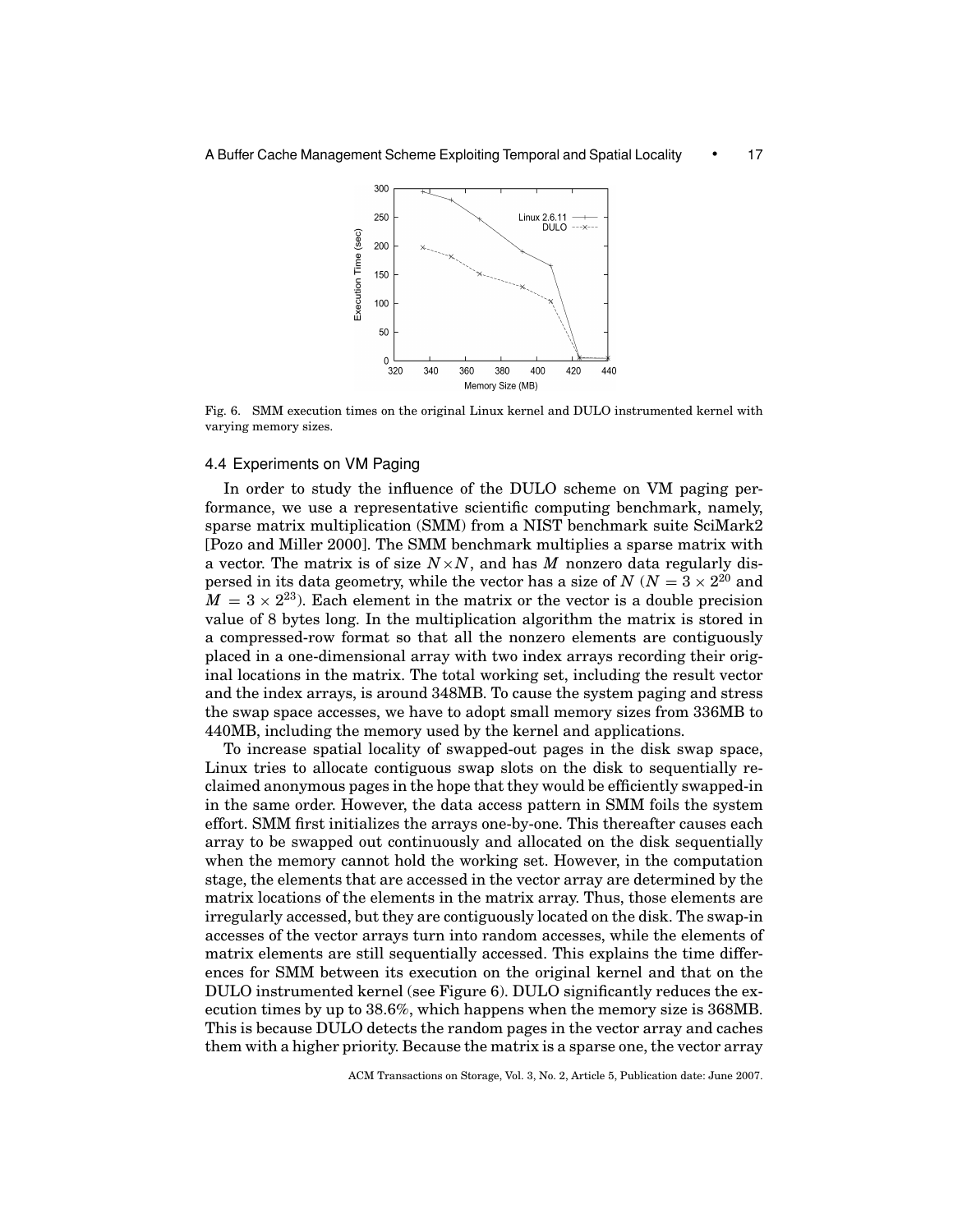

Fig. 7. Execution times of TPC-H, BLAST, and PostMark on the original Linux kernel and DULO instrumented kernel with varying memory sizes with an aged file system.

cannot obtain sufficiently frequent reuses to allow the original kernel to keep them from being paged out. In addition, the similar execution times between the two kernels when there is enough memory (exceeding 424MB) to hold the working set shown in the Figure 6 suggest that DULO's overhead is small.

# 4.5 Experiments with an Aged File System

The free space of aged file systems is usually fragmented, and sometimes it is difficult to find a large chunk of contiguous space for creating or extending files. This usually causes large files to consist of a number of fragments of various sizes and files in the same directory to be dispersed on the disk. This noncontiguous allocation of logically related blocks of data worsens the performance of I/O-intensive applications. However, it could provide DULO more opportunities to show its effectiveness by trying to keep small fragments in memory.

To show the performance implication of an aged file system on DULO, we selected three benchmarks, TPC-H, BLAST, and PostMark, as representatives, and run them on an aged file system. As we know, TPC-H is dominated by large sequential accesses, while BLAST and PostMark have a pattern mixed with sequential and random accesses. In our experiment, we choose an aging tool called agesystem [Loizides] to emulate an aged file system by repeatedly creating and deleting files on a fresh file system. Agesystem first creates 100 directories, each of which has 50 subdirectories. It then creates and deletes files randomly under these subdirectories. Agesystem creates files with different sizes, among which 89% have small sizes, 10% have medium sizes, and 1% have large sizes. The file sizes follow the normal distribution with the minimum file size equal to 0KB, 4KB, and 64KB for each type of the files, respectively, and average file size equal to 4KB, 64KB, and 1MB, respectively. The locations of new files and the files to be deleted are randomly chosen. It depends on the size of the free space whether to create or to delete a file. The probability of deleting a file increases when the size of the free space in the file system decreases. In our experiment, we stop the aging process when 50% of the disk space is allocated.

Figure 7 shows the execution times of the selected benchmarks with the aged file system. For benchmarks dominated with long sequential accesses such as TPC-H, an aged file system degrades its performance. For example, with a memory size of 448MB, the execution time of TPC-H on an aged file system is 107% more than on a fresh file system. This is because, on an aged file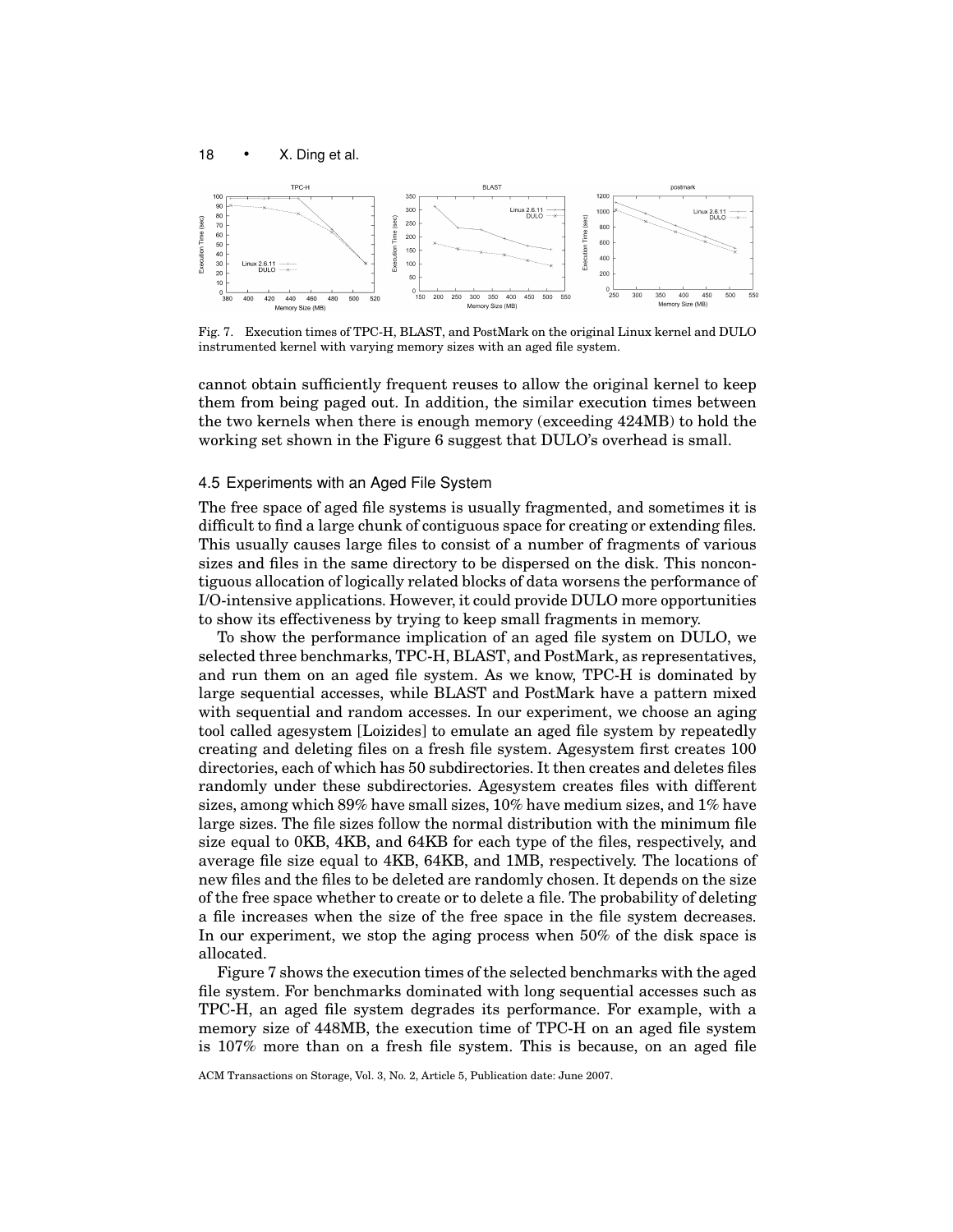system, large data files scanned by TPC-H are broken into pieces of various sizes. Accessing of small pieces of data on the disk significantly increases I/O times. Dealing with sequences of various sizes caused by an aged file system, DULO can reduce the execution time by a larger percentage than it does on a fresh file system. For TPC-H, with a fresh file system, DULO can hardly reduce the execution time as is shown in Figure 4. With an aged file system, DULO manages to identify sequences of small sizes and give them a high caching priority so that their high I/O costs can be avoided. This results in a 16.3% reduction of its execution time with the memory size of 448MB.

For benchmarks with patterns mixed of sequential accesses and random accesses, such as BLAST and PostMark, an aged file system has different effects on DULO's performance, depending on the sequentiality of the workloads and memory sizes.

For BLAST, which abounds in long sequences, DULO reduces its execution time by a larger percentage on an aged file system than it does on a fresh file system when memory size is large. For example, when the memory size is 512MB, DULO reduces the execution time by 20.1% with a fresh file system, while it reduces the execution time by 39.2% with an aged file system. There are two reasons for this. One reason is that the noncontiguous allocation of the large data files scanned by BLAST provides DULO with new opportunities to reduce execution times by holding small pieces of the data files in memory. The other reason is that the index and header files are also fragmented in an aged file system. This causes increased costs for the random accesses of these files. Accordingly, reducing these random accesses generates additional execution time reduction. However, DULO may become less effective when memory size is small. For example, when the memory size is 192MB, DULO reduces the execution time by 53.0% with a fresh file system, while it reduces the execution time by 43.6% with an aged file system. This is because the fragmentation increases the number of random blocks accessed by BLAST. A small memory cannot accommodate these random blocks as well as sufficient sequential blocks to protect random blocks, which limits DULO's ability to improve execution times.

For PostMark, which has a relatively small percentage of long sequences, the reduction of long sequences makes its access pattern close to that in almost all random applications, such as diff, where the lack of sufficient long sequences causes short sequences to be replaced quickly. Thus we expect that DULO may reduce less execution time with an aged file system than it does with a fresh file system. This is confirmed by our experimental results for PostMark. Its execution time is reduced by  $8.6\% \sim 10.3\%$  with various memory sizes on an aged file system, instead of  $13.6\% \sim 15.1\%$  on a fresh file system.

In summary, this experiment clearly shows that the fragmentation of file system increases DULO's performance advantages for applications that are dominated with sequential accesses. Meanwhile, the performance advantages can be slightly compromised for applications that contain a relatively small percentage of sequential accesses, especially when memory size is small. While programs and file systems are designed to preserve sequential accesses for efficient disk accesses, DULO is important in keeping system performance from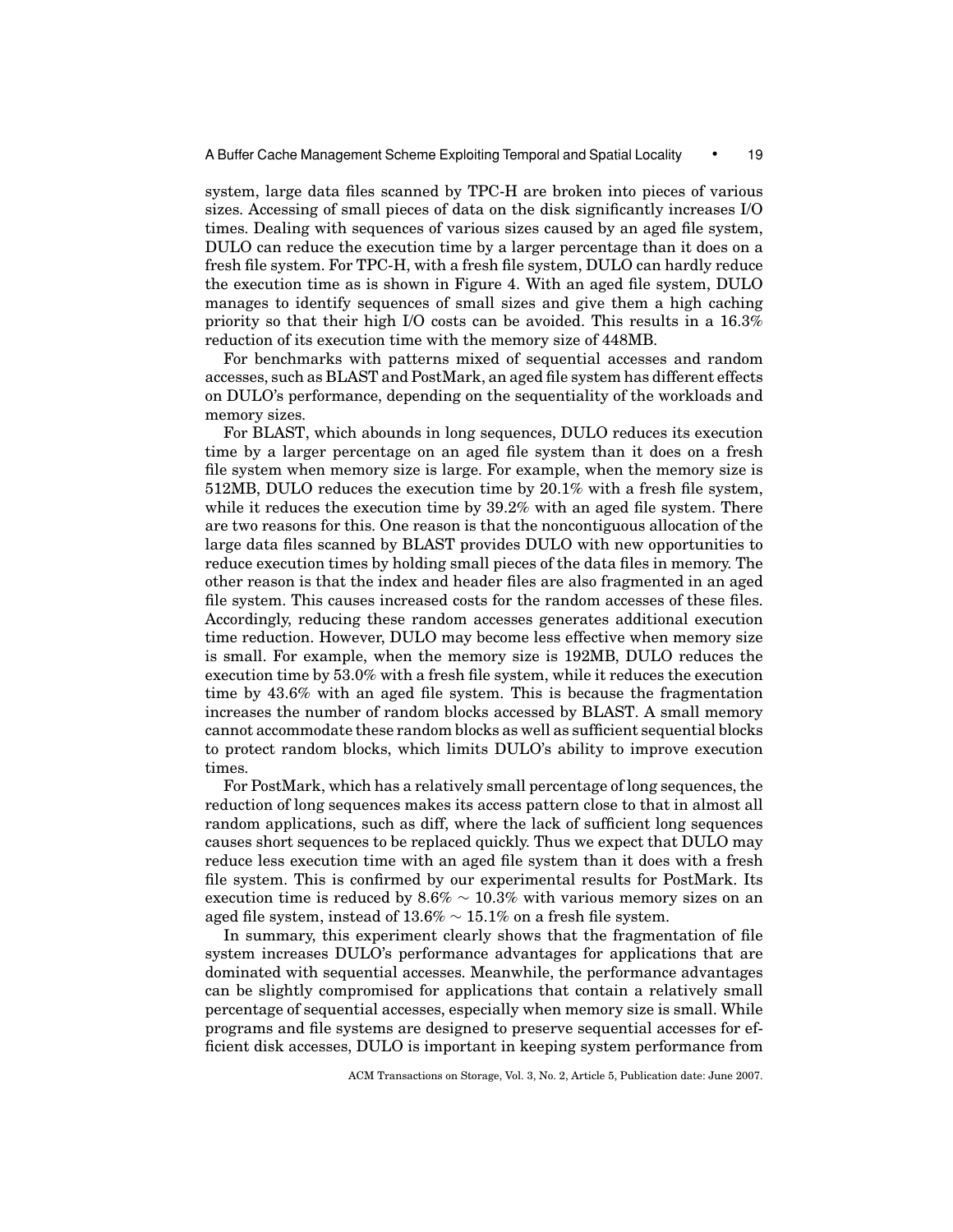| Bank Size | <b>BLAST</b> | PostMark | <b>LXR</b> | <b>SMM</b> |
|-----------|--------------|----------|------------|------------|
| (MB)      | (320MB)      | (448MB)  | (384MB)    | (368MB)    |
|           | 77.27        | 440.62   | 0.24       | 170.90     |
| 2         | 76.78        | 437.74   | 0.26       | 158.25     |
| 4         | 75.33        | 435.65   | 0.29       | 151.64     |
| 8         | 79.25        | 436.02   | 0.30       | 148.07     |
| 16        | 85.61        | 436.28   | 0.27       | 184.59     |

Table II. The Execution times (Seconds) for BLAST, PostMark, and SMM, and Server Throughputs (MBit) for LXR with Varying Bank Sizes (MB). (Eviction section size is 64MB. Memory sizes are shown with their respective benchmark names.)

degradation due to an aged file system and in retaining the expected performance advantage associated with sequential accesses.

# 4.6 Parameter Sensitivity and Overhead Study

There are two parameters in the DULO scheme, the (maximum) sequencing bank size and the (minimal) eviction section size. To test the performance sensitivity to these parameters, we select benchmarks BLAST, PostMark, LXR, and SMM for the study, while the other two benchmarks, TPC-H and diff, are insensitive to the spatial locality management in the DULO scheme. We vary the sequencing bank size from 1MB to 16MB and vary the eviction section size from 16MB to 128MB. For each size, we run the benchmarks with selected memory sizes. For each benchmark except BLAST, we select the memory size for which DULO achieves the largest performance improvement so that the performance variation caused by changing the sequencing bank size and the eviction section size can be clearly demonstrated. For BLAST, DULO achieves the largest performance improvement with 192MB memory, which is too small to provide a 128MB eviction section. Therefore, we select a memory size of 320MB for it.

Table II shows the different execution times or server throughputs with varying sequencing bank sizes. We observe that across the benchmarks with different access patterns, their performance is not sensitive to the variation of the parameter within a large range. Meanwhile, there exist bank sizes, roughly in a range from 4MB to 8MB, that are most beneficial to the performance, for two reasons. (1) A bank of too small size has little chance to form long sequences. (2) When bank size becomes large, approaching the eviction section size, the large bank size causes the eviction section to be refilled too late and forces the random blocks in the section to be evicted. This foils the DULO's effort to take the spatial locality into replacement decision. Therefore, we choose 4MB as the bank size in our experiments.

Table III shows the different execution times or server throughputs with varying eviction section sizes. Obviously the larger the section size is, the more control DULO would have on the eviction order of the blocks in the section, which usually means better performance. The data do show the trend. Meanwhile, the data also show that benefits from increasing the eviction section size saturate once the size exceeds the range from 64MB to 128MB. In our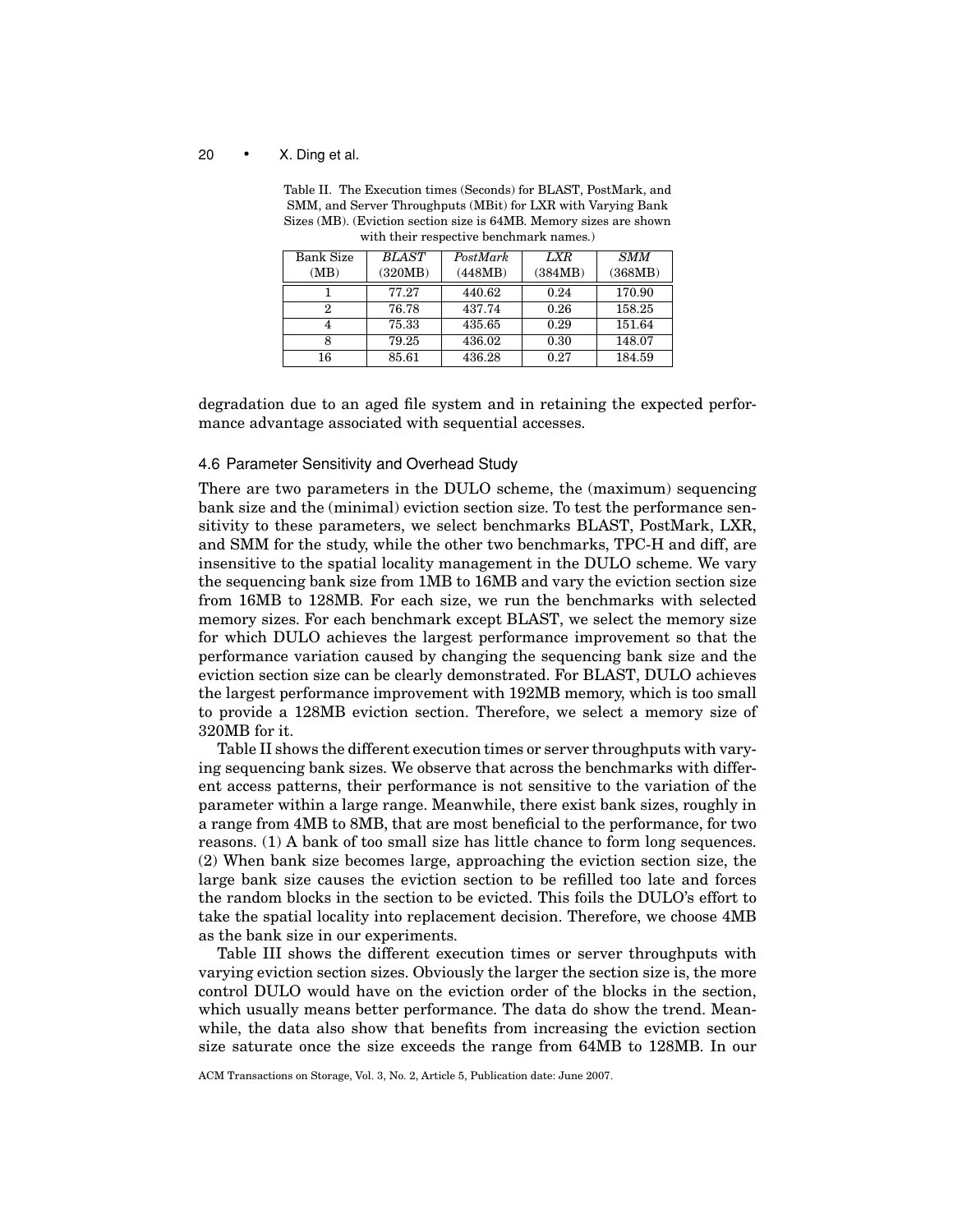| sizes are shown with their respective benchmark names.) |              |          |         |            |  |  |  |  |  |
|---------------------------------------------------------|--------------|----------|---------|------------|--|--|--|--|--|
| Eviction Section                                        | <b>BLAST</b> | PostMark | LXR     | <b>SMM</b> |  |  |  |  |  |
| Size (MB)                                               | (320MB)      | (448MB)  | (384MB) | (368MB)    |  |  |  |  |  |
| 16                                                      | 78.32        | 485.74   | 0.24    | 246.60     |  |  |  |  |  |
| 32                                                      | 76.68        | 459.32   | 0.27    | 235.33     |  |  |  |  |  |
| 64                                                      | 75.33        | 435.65   | 0.29    | 151.64     |  |  |  |  |  |
| 128                                                     | 74.92        | 414.03   | 0.29    | 150.12     |  |  |  |  |  |

Table III. The Execution Times (Seconds) for BLAST, PostMark, and SMM, and Server Throughputs (MBit) for LXR with Varying Eviction Section Sizes (MB). (Sequencing bank size is 4MB. Memory sizes are shown with their respective benchmark names.)

experiments, we choose 64MB as the section size because the memory demands of our benchmarks are relatively small.

The space overhead of DULO is its block table. We monitor the sizes of the memory space occupied by the block table when we run the four benchmarks. The block tables for BLAST, PostMark, LXR, and SMM consume only 0.81%, 0.36%, 0.47%, and 0.03% of the total memory size, respectively. The size growth of block table corresponds to the number of compulsory misses. Only a burst of compulsory misses could cause the table size to be quickly increased. However, the table space can be reclaimed by the system in a grace manner as described in Section 3.2. The time overhead of DULO is trivial because the operations are associated with memory misses. On average, a miss incurs 1 operation of recording the timestamp into the block table, 10 comparison operations in sorting the sequencing bank, 1 operation of comparing its LBN and timestamps with those of its succeeding block, and 16 comparison operations to insert the block into the eviction section.

## 5. RELATED WORK

Because of the serious disk performance bottleneck that has existed over decades, many researchers have attempted to avoid, overlap, or coordinate disk operations. In addition, there are studies on the interactions of these techniques and on their integration in a cooperative fashion. Most of the techniques are based on the existence of locality in disk access patterns, either temporal locality or spatial locality.

# 5.1 Buffer Caching

One of the most actively researched areas on improving I/O performance is buffer caching, which relies on intelligent replacement algorithms to identify and keep active pages in memory so that they can be reaccessed without actually accessing the disk later. Over the years, numerous replacement algorithms have been proposed. The oldest and yet still widely adopted algorithm is the Least Recently Used (LRU) algorithm. The popularity of LRU comes from its simple and effective exploitation of temporal locality: a block that is accessed recently is likely to be accessed again in the near future. There are also a large number of other algorithms proposed such as 2Q [Johnson and Shasha 1994], MQ [Zhou et al. 2004], ARC [Megiddo and Modha 2003], LIRS [Jiang and Zhang 2002],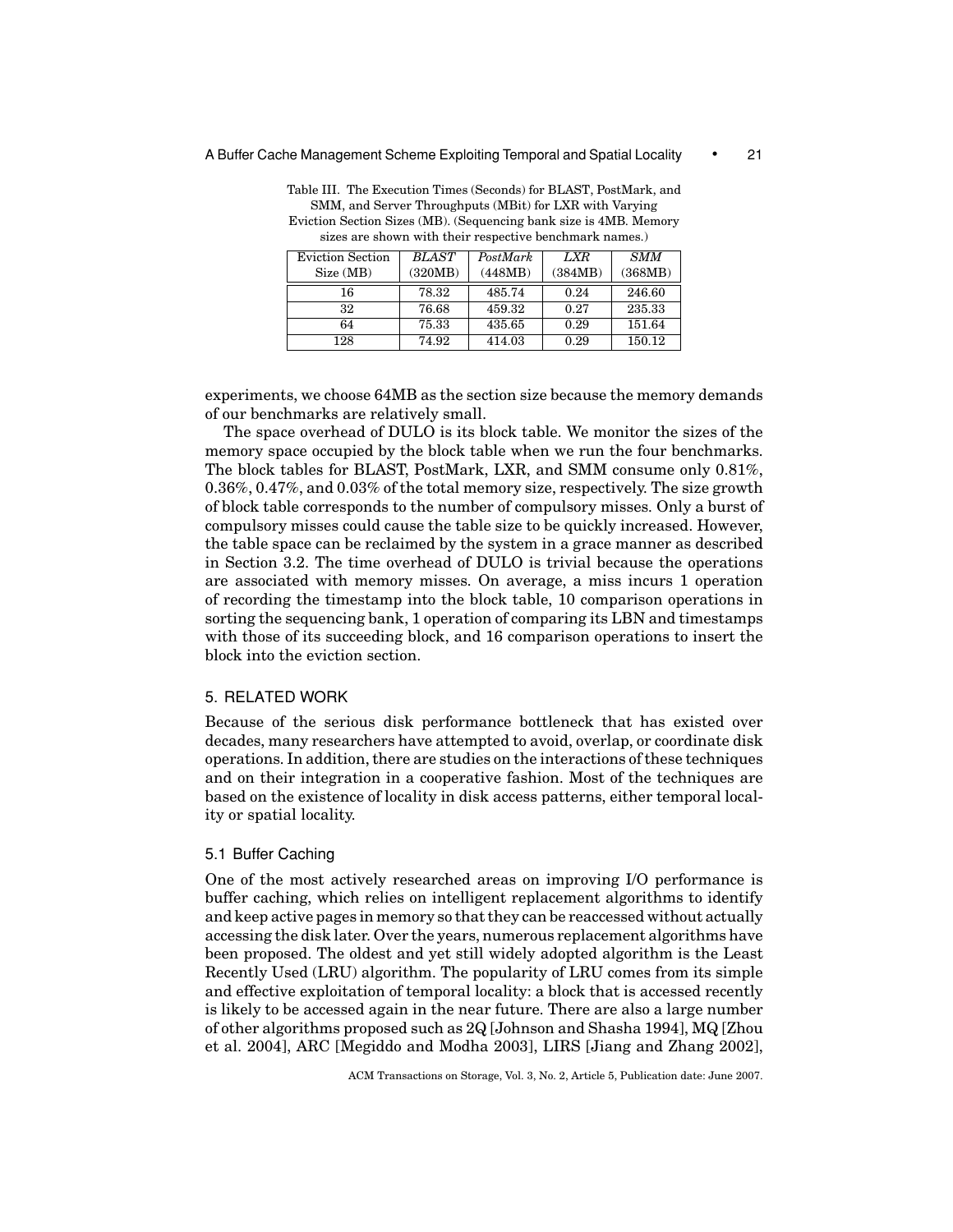etc. All these algorithms focus only on how to better utilize temporal locality so that they are able to better predict the blocks to be accessed and try to minimize the page fault rate. None of these algorithms considers spatial locality, that is, how the stream of faulted pages is related to their disk locations. Because of the nonuniform access characteristic of disks, the distribution of the pages on disk can be more performance-critical than the number of the pages itself. In other words, the quality of the missed pages deserves at least the same amount of attention as their quantity. Our DULO scheme introduces spatial locality into the consideration of page replacement and thus makes replacement algorithms aware of page placements on the disk.

# 5.2 I/O Prefetching

Prefetching is another actively researched area on improving I/O performance. Modern operating systems usually employ sophisticated heuristics to detect sequential block accesses so as to activate prefetching, as well as adaptively adjust the number of blocks to be prefetched within the scope of one individual file [Pai et al. 2004]. System-wide file access history has been used in probability-based predicting algorithms, which track sequences of file access events and evaluate the probability of a file occurring in the sequences [Griffioen and Appleton 1994; Kroeger and Long 1996, 2001; Lei and Duchamp 1997]. This approach can perform prefetching across files and achieve a high prediction accuracy due to its use of historical information.

The performance advantages of prefetching coincides with sequential block requests. A recently proposed scheme called DiskSeen introduces disk layout information into the prefetch algorithm to make prefetching more effective in identifying and loading data contiguously located on the disk [Ding et al. 2007]. While prefetchers by themselves cannot change the I/O request stream in any way as the buffer cache does, they can take advantage of the more sequential I/O request streams that result from the DULO cache manager. In this sense, DULO is a complementary technique to prefetching. With the current intelligent prefetching policies, the efforts of DULO on sequential accesses can be easily translated into higher disk performance.

# 5.3 Integration between Caching and Prefetching

Many research papers on the integration of caching and prefetching consider the issues such as the allocations of memory to cached and prefetched blocks, the aggressiveness of prefetching, and the use of application-disclosed hints in the integration [Albers and Buttner 2003; Cao et al. 1995, 1996; Gill and Modha 2005; Kaplan et al. 2002; Kimbrel et al. 1996; Patterson et al. 1995; Tomkins et al. 1997]. Sharing the same weakness as those in current caching policies, this research only utilizes the temporal locality of the cached/prefetched blocks and uses the hit ratio as a metric for deciding memory allocations. Recent research has found that prefetching can have a significant impact on caching performance and points out that the number of aggregated disk I/Os is a much more accurate indicator of the performance seen by applications than the hit ratio [Butt et al. 2005].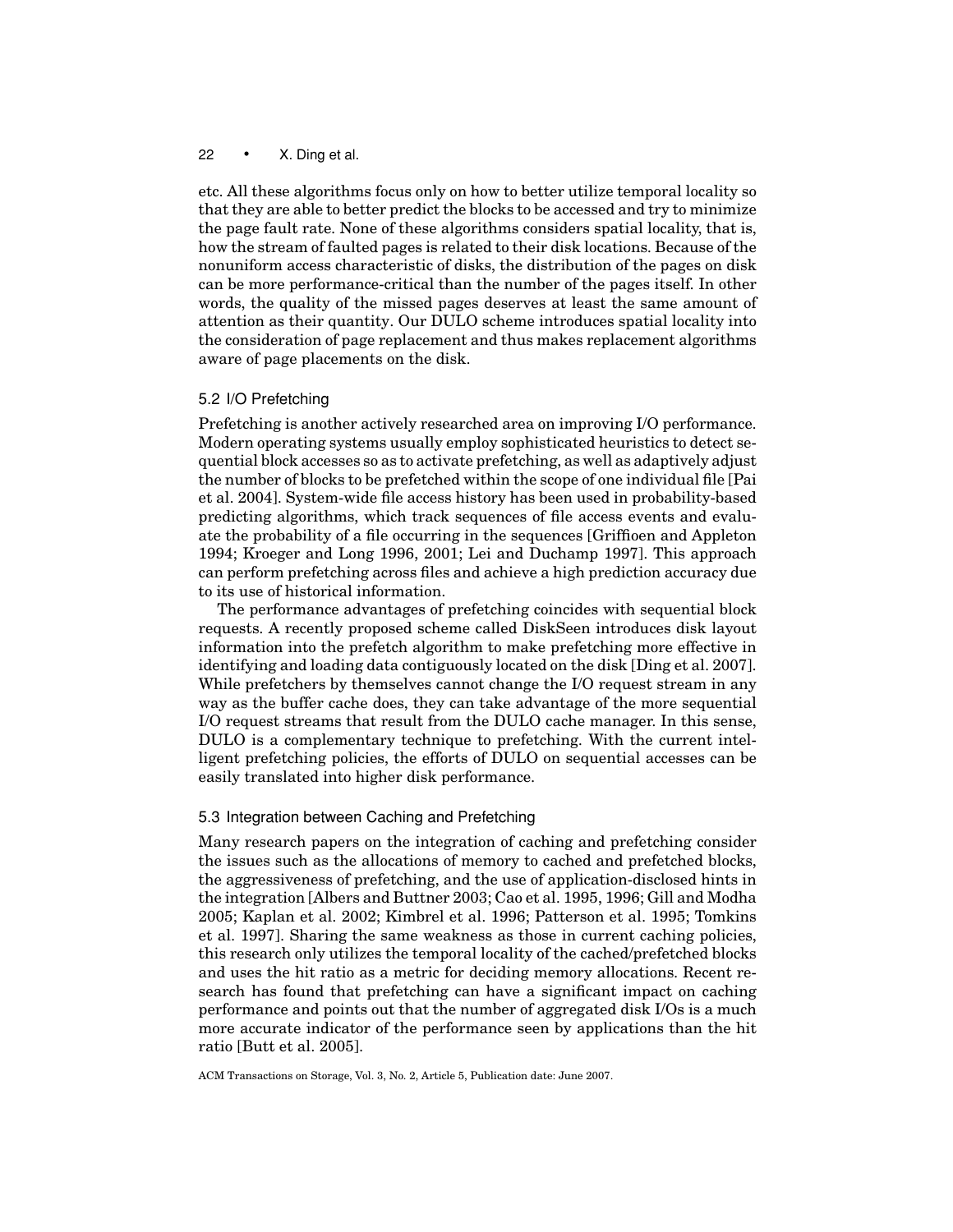Most of the proposed integration schemes rely on application-level hints about I/O access patterns provided by users [Cao et al. 1995, 1996; Kimbrel et al. 1996; Patterson et al. 1995; Tomkins et al. 1997]. This reliance certainly limits their application scope because users may not be aware of the patterns or source code may not be available. The work described in Kaplan et al. [2002], and Gill and Modha [2005] does not require additional user support, and thus is more related to our DULO design.

In Kaplan et al. [2002], a prefetching scheme called *recency-local* is proposed and evaluated using simulations. Recency-local prefetches the pages that are nearby the one being referenced in the LRU stack.<sup>3</sup> It takes the reasonable assumption that pages adjacent to the one being demanded in the LRU stack would likely be used soon because it is likely that the same access sequence would be repeated. The problem is that those nearby pages in the LRU stack may not be adjacent to the page being accessed on disk (i.e., sharing spatial locality). In fact, this is the scenario that is highly likely to happen in a multiprocess environment where multiple processes that access different files interleavingly feed their blocks into the common LRU stack. Prefetching that involves disk seeks makes little sense in improving I/O performance, and can hurt the performance due to possible wrong predictions. If we reorder the blocks in a segment of an LRU stack according to their disk locations so that adjacent blocks in the LRU stack are also close to each other on disk, then replacing and prefetching of the blocks can be conducted in a spatial locality conscious way. This is one of the motivations of DULO.

Another recent work is described in Gill and Modha [2005] in which cache space is dynamically partitioned among sequential blocks, which have been prefetched sequentially into the cache, and random blocks, which have been fetched individually on demand. Then a marginal utility is used to constantly compare the contributions to the hit rate between the allocation of memory to sequential blocks and that to random blocks. More memory is allocated to the type of blocks that can generate a higher hit rate so that the system-wide hit rate is improved. However, a key observation is unfortunately ignored here, that is, sequential blocks can be brought into the cache much faster than the same number of random blocks due to their spatial locality. Therefore, the misses of random blocks should count more in their contribution to final performance. In their marginal utility estimations, misses on the two types of blocks are equally treated without giving preference to random blocks even though the cost of fetching random blocks is much higher. Our DULO gives random blocks more weight for being kept in cache to compensate for their high fetching cost.

Because modern operating systems do not support caching and prefetching integration designs yet, we do not pursue this aspect in our DULO scheme in this article. We believe that introducing dual locality in these integration schemes will certainly improve their performance, and that it remains as future work to investigate the amount of its benefits.

 $3$ The LRU stack is the data structure used in the LRU replacement algorithm. The block ordering in it reflects the order of block accesses.

ACM Transactions on Storage, Vol. 3, No. 2, Article 5, Publication date: June 2007.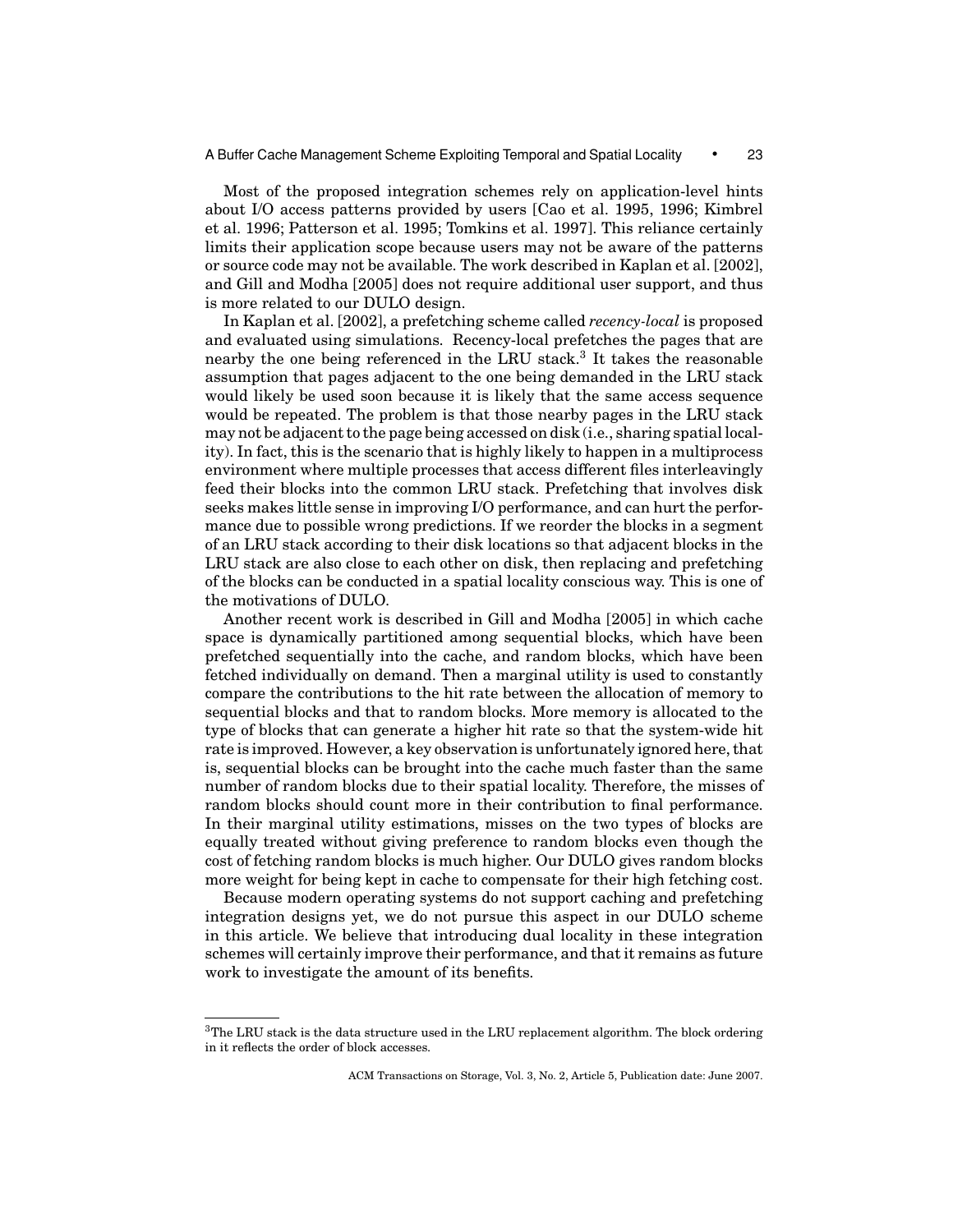#### 5.4 Other Related Work

The preliminary work for this article has been presented in Jiang et al. [2005] where DULO uses a coarse-grained timer to set timestamps of blocks. The timer ticks each time when the eviction section is refilled and makes the timestamps of the blocks unable to precisely reflect the order in which they are fetched from disk. For the blocks in the same sequence formed by the original algorithm in Jiang et al. [2005], it is possible that the accesses to these blocks are interrupted by other accesses and thus they should be grouped into separate sequences. In the article, we improve the algorithm by using a fine-grained timer, which ticks each time a block is fetched into memory to reflect the precise order of accesses. Moreover, the original algorithm forms sequences only for blocks contiguously located on the disk. We allow blocks sufficiently close to each other to be formed into same sequence. This enables more blocks to be formed into sequences and reflects the effect of read-ahead mechanism in disks. In this article, additional real-world applications are used to evaluate DULO's performance to represent a wider range of access patterns.

Because disk head seek time far dominates I/O data transfer time, to effectively utilize the available disk bandwidth, there are techniques to control the data placement on disk [Arpaci-Dusseau et al. 2003; Black et al. 1991] or reorganize selected disk blocks [Hsu et al. 2003] so that related objects are clustered and the accesses to them become more sequential. In DULO, we take an alternative approach in which we try to avoid random small accesses by preferentially keeping these blocks in cache and thereby making accesses more sequential. In comparison, our approach is capable of adapting itself to changing I/O patterns and is a more widely applicable alternative to the disk layout control approach.

Finally, we point out some interesting work analogous to our approach in spirit. Forney et al. [2002] considers the difference in performance across heterogeneous storage devices in storage-aware file buffer replacement algorithms which explicitly gives those blocks from slow devices higher weight to stay in cache. To do so, the algorithms can adjust the stream of block requests so that it contains more fast-device requests by filtering slow-device requests to improve caching efficiency. In Papathanasiou and Scott [2004], and Zhu et al. [2004a, 2004b], the authors propose adapting replacement algorithms or prefetching strategies to influence the I/O request streams for disk energy saving. With the customized cache filtering effect, the I/O stream to disks becomes more bursty or requests are separated with long idle times to increase disk power-down opportunities in the single disk case, or the I/O streams becomes more unbalanced among the requests' destination disks to allow some disks to have longer idle times to power down. All this work leverages the cache's buffering and filtering effects to influence I/O access streams and to make them friendly to particular performance characteristics of disks for their respective objectives which is the philosophy shared by DULO. The uniqueness of DULO is that it influences disk access streams to make them more sequential to reduce disk head seeks.

ACM Transactions on Storage, Vol. 3, No. 2, Article 5, Publication date: June 2007.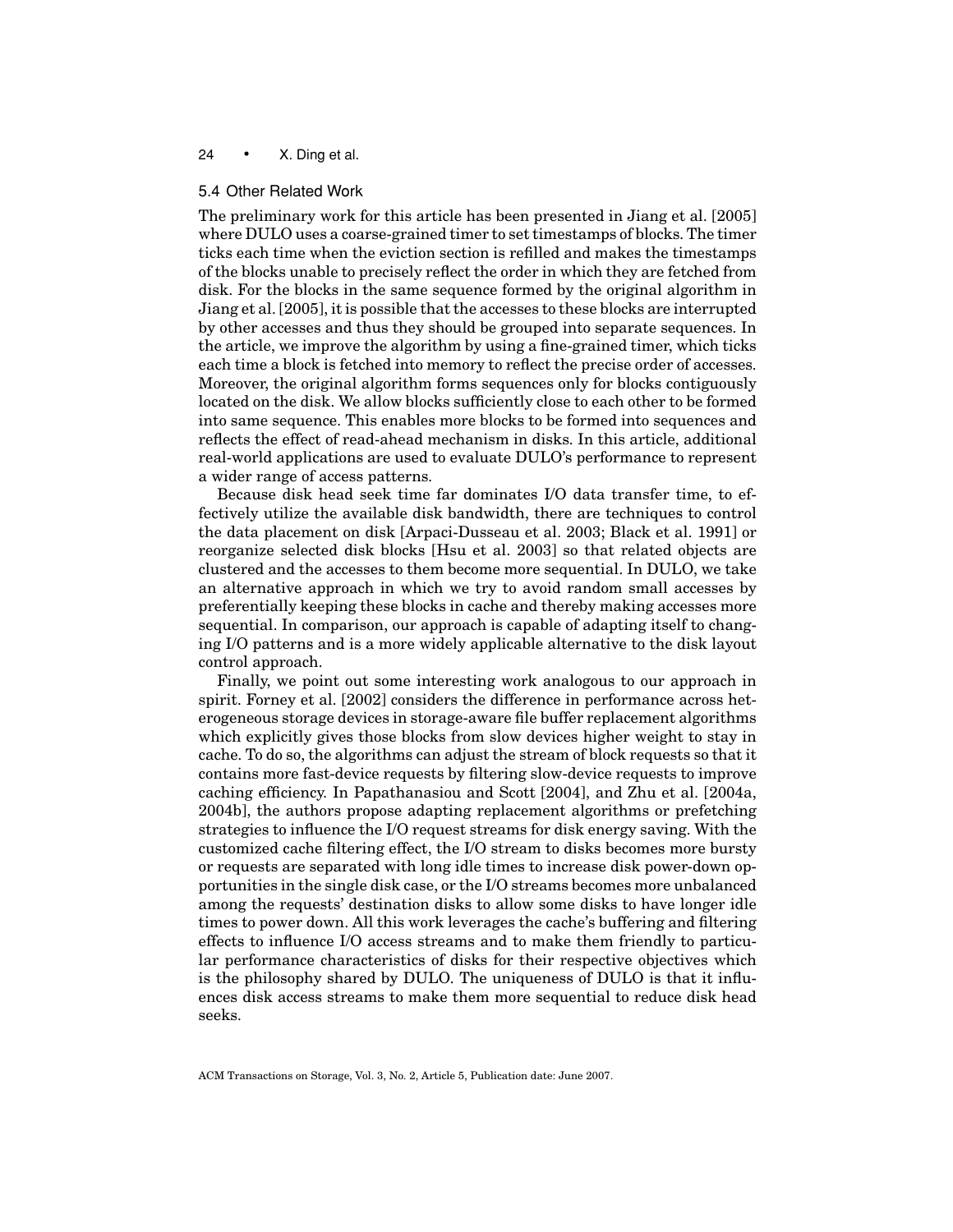A Buffer Cache Management Scheme Exploiting Temporal and Spatial Locality • 25

# 6. CONCLUSIONS

In this article, we identify a serious weakness in spatial locality exploitation in I/O caching and propose a new and effective memory management scheme, DULO, which can significantly improve I/O performance by exploiting both temporal and spatial localities. Our experiment results show that DULO can effectively reorganize applications' I/O request streams mixed with random and sequential accesses in order to provide a more disk-friendly request stream with high sequentiality of block accesses. We present an effective DULO replacement algorithm to carefully trade off random accesses with sequential accesses. We implemented DULO in a recent Linux kernel and tested it extensively using applications from different areas. The results of performance evaluation on both buffer cache and virtual memory systems show that DULO can significantly improve a system's I/O performance.

# ACKNOWLEDGMENTS

We would like to thank Professor Xiaodong Zhang for his advice, suggestions, and support to this work.

#### REFERENCES

- ALBERS, S. AND BUTTNER, M. 2003. Integrated prefetching and caching in single and parallel disk systems. In *Proceedings of the 15th Annual ACM Symposium on Parallel Algorithms and Architectures (SPAA'03)*. ACM Press, New York, NY, 109–117.
- ARPACI-DUSSEAU, A. C., ARPACI-DUSSEAU, R. H., BURNETT, N. C., DENEHY, T. E., ENGLE, T. J., GUNAWI, H. S., NUGENT, J. A., AND POPOVICI, F. I. 2003. Transforming policies into mechanisms with infokernel. In *Proceedings of the 19th ACM Symposium on Operating Systems Principles (SOSP'03)*. ACM Press, New York, NY, 90–105.
- BLACK, D. L., CARTER, J., FEINBERG, G., MACDONALD, R., MANGALAT, S., SHEINBROOD, E., SCIVER, J. V., AND WANG, P. 1991. OSF/1 virtual memory improvements. In *Proceedings of USENIX MACH Symposium*. 87–104.

BLAST. NCBI BLAST. URL:http://www.ncbi.nlm.nih.gov/BLAST/.

- BUTT, A. R., GNIADY, C., AND HU, Y. C. 2005. The performance impact of kernel prefetching on buffer cache replacement algorithms. In *Proceedings of the ACM SIGMETRICS International Conference on Measurement and Modeling of Computer Systems (SIGMETRICS'05)*. ACM Press, New York, NY, 157–168.
- CAO, P., FELTEN, E. W., KARLIN, A. R., AND LI, K. 1995. A study of integrated prefetching and caching strategies. *SIGMETRICS Perform. Eval. Rev. 23,* 1, 188–197.
- CAO, P., FELTEN, E. W., KARLIN, A. R., AND LI, K. 1996. Implementation and performance of integrated application-controlled file caching, prefetching, and disk scheduling. *ACM Trans. Comput. Syst. 14,* 4, 311–343.
- CAO, P. AND IRANI, S. 1997. Cost-aware WWW proxy caching algorithms. In *Proceedings of the Usenix Symposium on Internet Technologies and Systems (USITS'97)*. Monterey, CA.
- DING, X., JIANG, S., CHEN, F., DAVIS, K., AND ZHANG, X. 2007. DiskSeen: Exploiting disk layout and access history to enhance I/O prefetch. In *Proceedings of USENIX Annual Technical Conference (USENIX'07)*. USENIX Association.
- FORNEY, B. C., ARPACI-DUSSEAU, A. C., AND ARPACI-DUSSEAU, R. H. 2002. Storage-aware caching: Revisiting caching for heterogeneous storage systems. In *Proceedings of the 1st USENIX Conference on File and Storage Technologies (FAST'02)*. USENIX Association.
- GILL, B. S. AND MODHA, D. S. 2005. SARC: Sequential prefetching in adaptive replacement cache. In *Proceedings of the USENIX Annual Technical Symposium*. USENIX Association.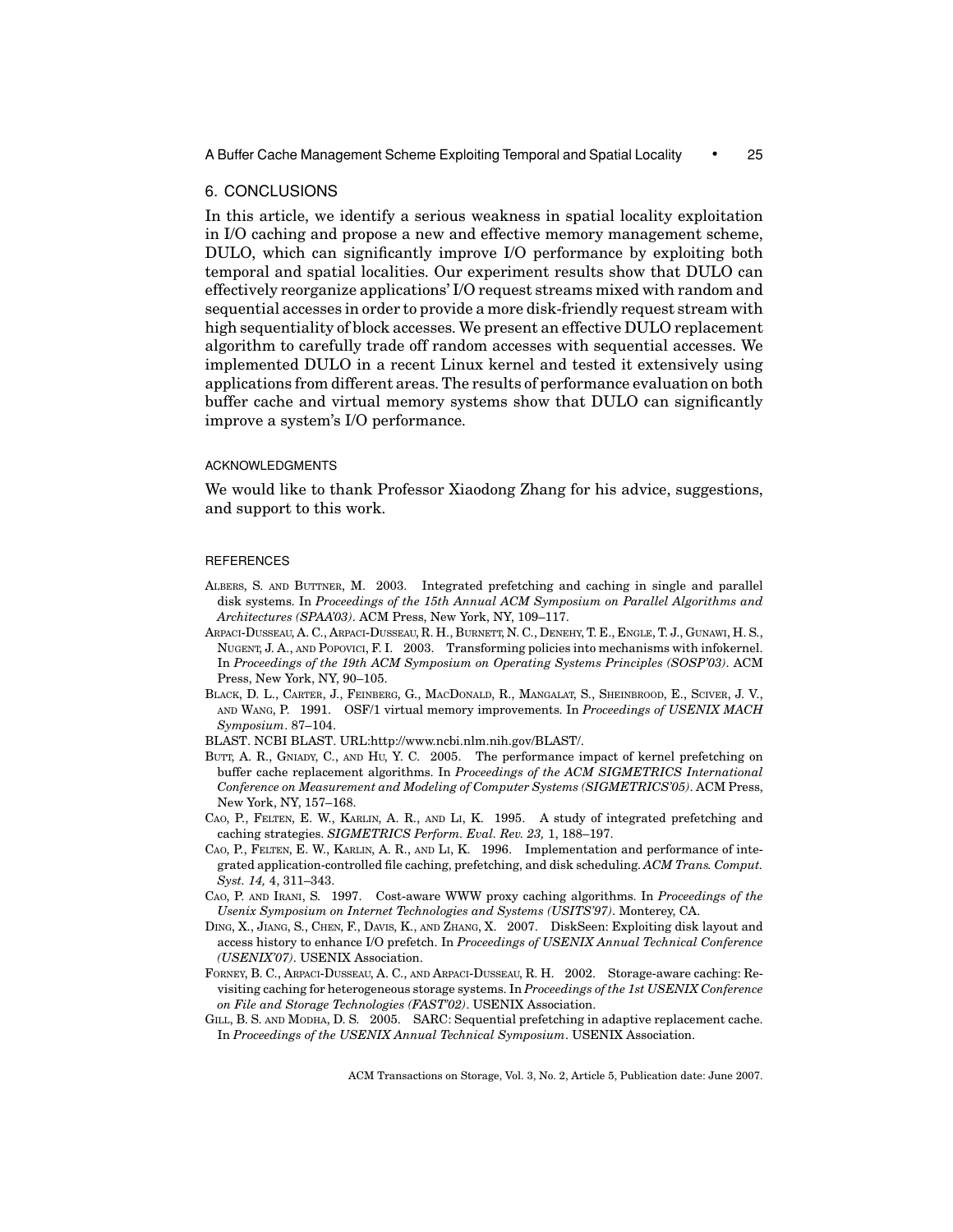- GRIFFIOEN, J. AND APPLETON, R. 1994. Reducing file system latency using a predictive approach. In *Proceedings of USENIX Summer*. 197–207.
- HSU, W. W., SMITH, A. J., AND YOUNG, H. C. 2003. The automatic improvement of locality in storage systems. Tech. rep. UCB/CSD-03-1264, EECS Department, University of California, Berkeley, CA.
- IYER, S. AND DRUSCHEL, P. 2001. Anticipatory scheduling: A disk scheduling framework to overcome deceptive idleness in synchronous I/O. In *Proceedings of the 18th ACM Symposium on Operating Systems Principles (SOSP'01)*. ACM Press, New York, NY, 117–130.
- JIANG, S., CHEN, F., AND ZHANG, X. 2005. CLOCK-Pro: An effective improvement of the clock replacement. In *Proceedings of the Annual USENIX Technical Conference*.
- JIANG, S., DING, X., CHEN, F., TAN, E., AND ZHANG, X. 2005. DULO: An effective buffer cache management scheme to exploit both temporal and spatial localities. In *Proceedings of the 4th USENIX Conference on File and Storage Technologies (FAST'05)*. USENIX Association.
- JIANG, S. AND ZHANG, X. 2002. LIRS: An efficient low interreference recency set replacement policy to improve buffer cache performance. In *Proceedings of the ACM SIGMETRICS International Conference on Measurement and Modeling of Computer Systems (SIGMETRICS'02)*. ACM Press, New York, NY, 31–42.
- JOHNSON, T. AND SHASHA, D. 1994. 2Q: A low overhead high performance buffer management replacement algorithm. In *Proceedings of the 20th International Conference on Very Large Data Bases (VLDB'94)*. Morgan Kaufmann Publishers Inc., San Francisco, CA, 439–450.
- KAPLAN, S. F., MCGEOCH, L. A., AND COLE, M. F. 2002. Adaptive caching for demand prepaging. In *Proceedings of the 3rd International Symposium on Memory Management (ISMM'02)*. ACM Press, New York, NY, 114–126.
- KATCHER, J. 1997. PostMark: A new file system benchmark. Tech. rep., TR 3022, Network Appliance Inc.
- KIMBREL, T., TOMKINS, A., PATTERSON, R. H., BERSHAD, B., CAO, P., FELTEN, E. W., GIBSON, G. A., KAR-LIN, A. R., AND LI, K. 1996. A trace-driven comparison of algorithms for parallel prefetching and caching. In *Proceedings of the 2nd USENIX Symposium on Operating Systems Design and Implementation (OSDI'96)*. ACM Press, New York, NY, 19–34.
- KROEGER, T. M. AND LONG, D. D. E. 1996. Predicting file-system actions from prior events. In *Proceedings of the Annual USENIX Technical Conference.* 319–328.
- KROEGER, T. M. AND LONG, D. D. E. 2001. Design and implementation of a predictive file prefetching algorithm. In *Proceedings of the USENIX Annual Technical Conference*. USENIX Association, 105–118.
- LEI, H. AND DUCHAMP, D. 1997. An analytical approach to file prefetching. In *Proceedings of the USENIX Annual Technical Conference*.
- LOIZIDES, C. Journaling-filesystem fragmentation project–tool: Agesystem. URL: http://www.informatik.uni-frankfurt.de/ loizides/ reiserfs/ agesystem.html.
- LXR. Linux cross-reference. URL: http://lxr.linux.no/.
- MEGIDDO, N. AND MODHA, D. S. 2003. ARC: A self-tuning, low overhead replacement cache. In *Proceedings of the 2nd USENIX Conference on File and Storage Technologies (FAST '03)*. USENIX Association, 115–130.
- O'NEIL, E. J., O'NEIL, P. E., AND WEIKUM, G. 1993. The LRU-K page replacement algorithm for database disk buffering. In *Proceedings of the ACM SIGMOD International Conference on Management of Data (SIGMOD'93)*. ACM Press, New York, NY, 297–306.
- PAI, R., PULAVARTY, B., AND CAO, M. 2004. Linux 2.6 performance improvement through readahead optimization. In *Proceedings of the Linux Symposium*.
- PAPATHANASIOU, A. E. AND SCOTT, M. L. 2004. Energy efficient prefetching and caching. In *Proceedings of the USENIX Annual Technical Conference*.
- PATTERSON, R. H., GIBSON, G. A., GINTING, E., STODOLSKY, D., AND ZELENKA, J. 1995. Informed prefetching and caching. In *Proceedings of the 15th ACM Symposium on Operating Systems Principles (SOSP'95)*. ACM Press, New York, NY, 79–95.

POZO, R. AND MILLER, B. 2000. Scimark 2.0. URL: http://math.nist.gov/scimark2/.

SCHLOSSER, S. W., SCHINDLER, J., PAPADOMANOLAKIS, S., SHAO, M., AILAMAKI, A., FALOUTSOS, C., AND GANGER, G. R. 2005. On multidimensional data and modern disks. In *Proceedings of the 4th USENIX Conference on File and Storage Technologies (FAST'05)*.